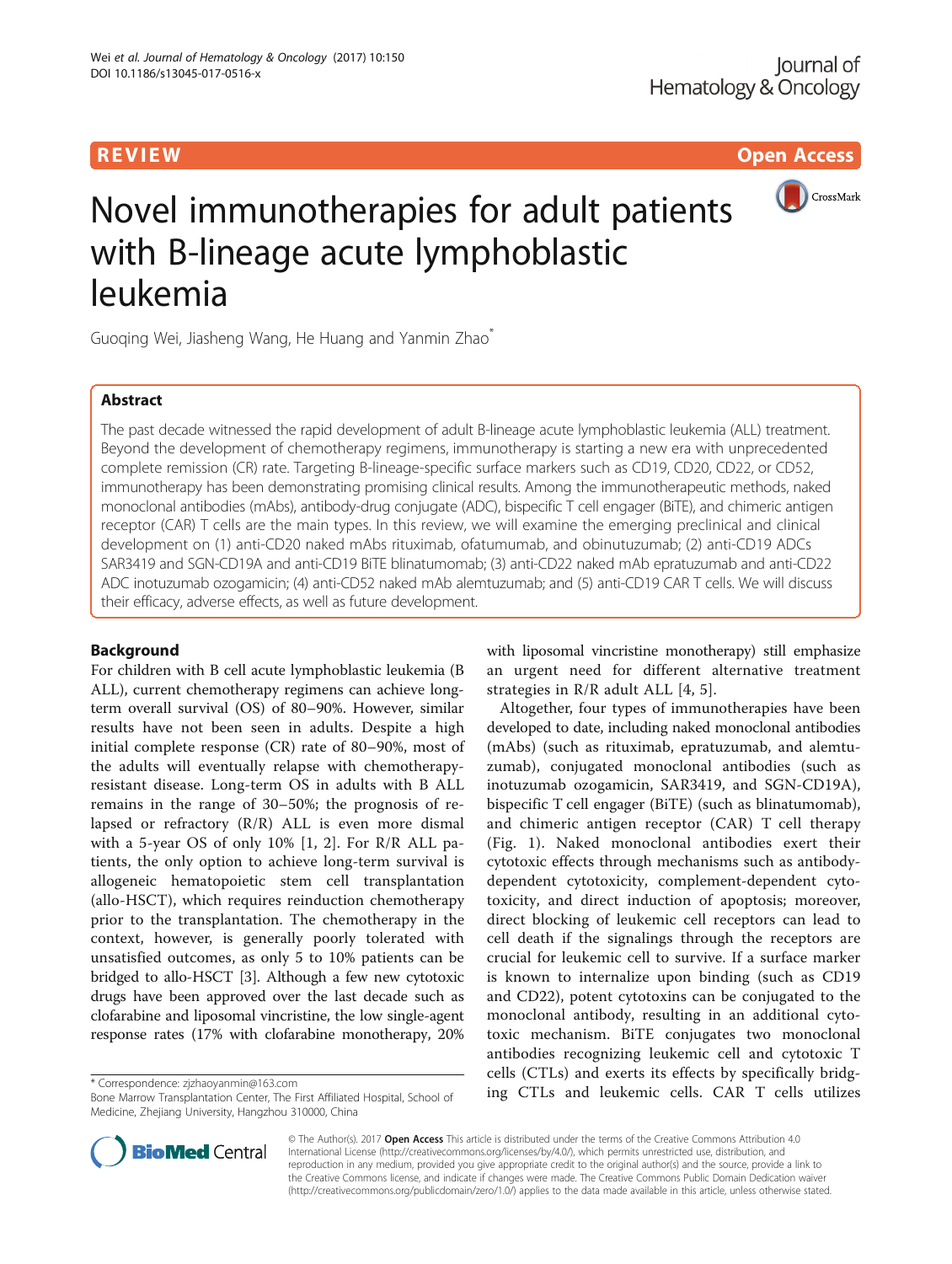<span id="page-1-0"></span>

engineered T cells by introducing leukemic celltargeting single-chain variant fragment (scFv) chimerized with intracellular T cell activation domains. Both BiTE and CAR T cells lead to leukemic cell killing in mechanisms similar to cancer-specific CTLs, including releasing of cytotoxic granules, activation of deathrelated receptors, and releasing of cytokines. Compared with CAR T cell therapy, naked/conjugated mAbs and BiTE are more readily available and easier to manufacture; however, CAR T cell therapy as a "living drug" is more durable and repeat infusions are usually not needed. Based on clinical data, BiTE and CAR T cell therapy are more potent and generate better outcomes than naked/conjugated mAbs; however, these two modalities are associated with more severe side effects, such as cytokine release syndrome (CRS), and adverse neurologic events. In this review, we will discuss clinical and pre-clinical results of these different modalities in treating B ALL, focusing on the efficacy (Table [1](#page-2-0)) and the side effects (Table [2\)](#page-3-0).

# CD20-targeting agents—rituximab, ofatumumab, and GA101

CD20 is a surface marker of B-lineage lymphocytes with robust expression after the mid-stage of development. It is presented in 25% of pre-B ALL and nearly all mature ALL. The GRAALL ([a Group for Research in Adult](http://www.ncbi.nlm.nih.gov/pubmed/26944475) [Acute Lymphoblastic Leukemia](http://www.ncbi.nlm.nih.gov/pubmed/26944475)) study demonstrated a higher relapse rate (39 vs 20%,  $P = 0.04$ ) and a worse event-free survival (EFS) exclusively in pre-B ALL patients with positive CD20 expression and a high white blood count, indicating worse outcomes are associated with positive CD20 expression [[6](#page-10-0)].

# Rituximab

Rituximab is a humanized murine mAb targeting CD20. Before its introduction to ALL treatment, rituximab has shown prolonged survival for patients with CD20+ non-Hodgkin's lymphoma and Burkitt's lymphoma/leukemia [[7](#page-10-0)]. Emerging results have confirmed its efficacy in ALL patients.

MD Anderson Cancer Center recruited patients with Ph-negative B ALL and treated with the modified hyper-CVAD (cyclophosphamide, vincristine, doxorubicin and dexamethasone) regimens with or without rituximab. For the younger (age  $<60$  years) subgroup, complete remission duration (CRD) and OS were better with the combination of hyper-CVAD and rituximab than with hyper-CVAD alone (69 vs 38%;  $P < .001$  and 71 vs 47%,  $P = .003$ ). However, no benefit from the addition of rituximab was noted in elderly patients (age  $\geq 60$  years), in part because of deaths in CR from infections. The results suggest a role for rituximab use in patients with CD20+ ALL under 60 years old [[8\]](#page-10-0). Similar outcomes were observed in a multicenter randomized trial comparing the pediatric-inspired GRAALL protocol to the same regimen plus rituximab [\[9](#page-10-0), [10](#page-10-0)]. Two hundred twenty patients aged 18–59 years old with newly diagnosed CD20 positive Ph-negative B cell precursor (BCP)-ALL were enrolled from 2005 to 2014. Rituximab (375 mg/m<sup>2</sup>) was given from induction to the first year of maintenance for a total of 16 to 18 infusions. After induction  $\pm$  salvage reinduction, the CR rate was 92 and 91% in rituximab and control arm, respectively. Patients treated in the rituximab arm had a lower cumulative incidence of relapse (CIR) (2-year CIR, 18 vs 30.5% in the control arm;  $p = 0.02$ ) and longer EFS (2-year EFS, 65 vs 52%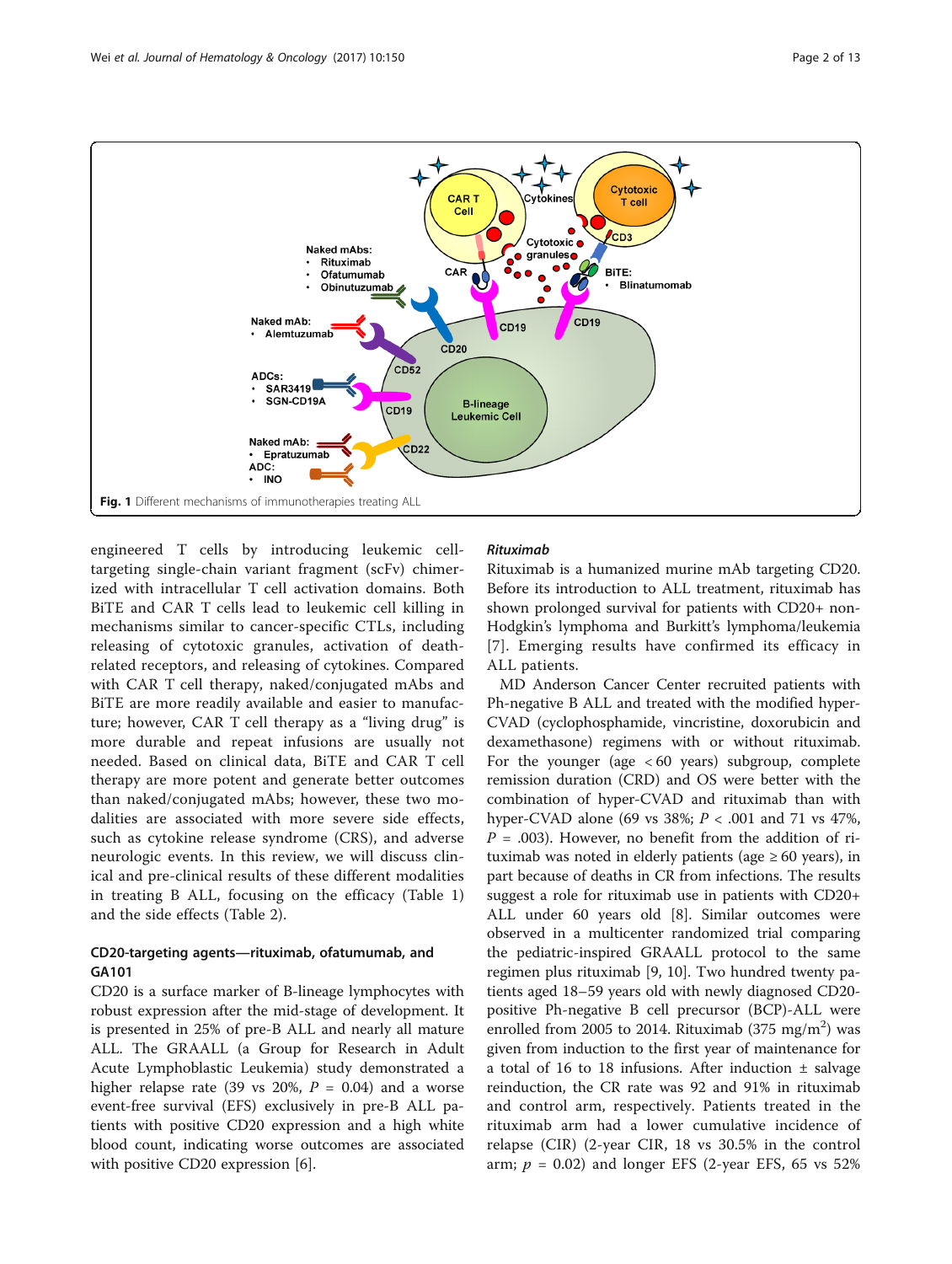|      | Targets Medications      | Patients                                                                                                                                                                               | Regimens                                                                                                                                                                                                                                                                                               | Outcome                                                                                                                                                                                                                                                                                                                                                                                   | Study                       |
|------|--------------------------|----------------------------------------------------------------------------------------------------------------------------------------------------------------------------------------|--------------------------------------------------------------------------------------------------------------------------------------------------------------------------------------------------------------------------------------------------------------------------------------------------------|-------------------------------------------------------------------------------------------------------------------------------------------------------------------------------------------------------------------------------------------------------------------------------------------------------------------------------------------------------------------------------------------|-----------------------------|
| CD20 | Rituximab                | 216 pts with de novo Ph-negative<br>B ALL; median age was 46 years<br>(range, 16-84)                                                                                                   | Combination of hyper-CVAD plus<br>rituximab                                                                                                                                                                                                                                                            | CRD and OS were better with the<br>combination of hyper-CVAD plus rituximab<br>than with hyper-CVAD alone (69 vs 38%;<br>$P < .001$ and 71 vs 47%, $P = .003$ ) for the<br>younger pts (age $< 60$ years)                                                                                                                                                                                 | Phase<br>III[8]             |
|      |                          | 220 pts aged 18-59 years<br>old with newly diagnosed<br>CD20-positive Ph-negative B cell<br>precursor (BCP) ALL                                                                        | Rituximab (375 mg/m <sup>2</sup> ) was added<br>to pediatric-inspired GRAALL<br>protocol from induction to the first<br>year of maintenance for a total of 16<br>to 18 infusions                                                                                                                       | After induction $\pm$ salvage reinduction,<br>CR rate was 92 and 91% in the rituximab<br>and control arm. Pts treated in the<br>rituximab arm had a lower CIR (2-year<br>CIR, 18 vs 30.5% in the control arm;<br>$p = 0.02$ ) and longer EFS (2-year EFS, 65<br>vs 52% in the control arm; $p = 0.038$ ),<br>but not longer OS (2-year OS, 71 vs 64%<br>in the control arm; $p = 0.095$ ) | Phase<br>III <sub>[9]</sub> |
|      | Ofatumumab               | 55 pts with de novo ALL and 4<br>pts in CR previously treated;<br>median age was 41 years (18-71)                                                                                      | Hyper-CVAD in combination with<br>ofatumumab<br>Ofatumumab given on courses 1<br>and 3, and 4 courses of MTX-Ara-C                                                                                                                                                                                     | 98% CR rate after cycle 1, 53 (93%) pts<br>achieved MRD negativity.<br>The 3-year CRD and OS rates were 78<br>and 68%, respectively                                                                                                                                                                                                                                                       | Phase<br>   [13]            |
| CD19 |                          | Blinatumomab 116 pts with Ph-negative BCP<br>ALL with hematologic CR and<br>MRD $\geq 10^{-3}$ after $\geq 3$ intensive<br>chemotherapy treatments;<br>Median age was 45 years (18-76) | 4-week continuous IV infusion,<br>followed by a 2-week break (1 cycle).<br>MRD responders in cycle 1 received<br>up to 3 additional cycles or<br>underwent HSCT                                                                                                                                        | Complete MRD response after the first<br>cycle was 78%; complete MRD response<br>rate was 80%. Median OS and RFS were<br>18.9 and 36.5 months, respectively                                                                                                                                                                                                                               | Phase<br>II [26]            |
|      |                          | 36 pts with R/R pre-B ALL;<br>median age was 32 years (18-77)                                                                                                                          | 4-week continuous infusion followed<br>by a 2-week interval                                                                                                                                                                                                                                            | 69% hematologic response and 88% of<br>the responders also obtaining a molecular<br>response (MRD level below $10^{-4}$ by PCR)<br>within the first 2 cycles                                                                                                                                                                                                                              | Phase<br>II[27]             |
| CD22 | Epratuzumab              | 30 pts with R/R CD22+ B ALL;<br>median age was 35 years (21-59)                                                                                                                        | 360 mg/m <sup>2</sup> /day on days 1, 8, 15, and<br>22, combined with hyper-CVAD                                                                                                                                                                                                                       | The ORR was 50% including 9 CR (30%),<br>1 CRi (3%), and 5 PR (17%). All pts have<br>died (during aplasia $n = 3$ , progression<br>$n = 23$ , multiple organ failure $n = 1$ ),<br>except the 3 responders still in CR, but<br>yet recently enrolled                                                                                                                                      | Phase<br>II [37]            |
|      |                          | 31 pts with R/R Ph-negative B<br>ALL. Median age was 41 years<br>$(21-69)$                                                                                                             | Clofarabine 40 mg/m <sup>2</sup> /day on days<br>2-6, cytarabine 1 $g/m2/day$ on days<br>1-5, epratuzumab 360 mg/m <sup>2</sup> /day<br>on days 7, 14, 21, and 28                                                                                                                                      | 10 pts achieved CR and 6 achieved CRi<br>for a CR/CRi rate of 52%. The median OS<br>was 5 months                                                                                                                                                                                                                                                                                          | Phase<br>II[38]             |
|      | Inotuzumab<br>ozogamicin | 90 pts with R/R pre-B ALL;<br>median age was 39.5 years<br>(range 4-84)                                                                                                                | INO single-dose at 1.8 mg/m <sup>2</sup> every<br>3-4 weeks, $n = 49$ ; INO weekly at<br>0.8 mg/m <sup>2</sup> on day 1 and at 0.5<br>mg/m <sup>2</sup> on days 8 and 15, every 3<br>to 4 weeks, $n = 41$                                                                                              | 17 pts (19%) CR, 27 (30%) CRp, and 8<br>(9%) marrow CR (no recovery of counts).<br>ORR was 58%. Response rates were<br>similar single dose and weekly dose<br>(57 vs 59%). The median survival was<br>6.2 months: 5.0 months with single dose<br>and 7.3 months with weekly dose                                                                                                          | Phase<br>  [40]             |
|      |                          | 326 CD22-positive, R/R ALL pts<br>underwent randomization, the<br>first 218 (109 in each group)<br>were included in the analysis of<br>complete remission                              | INO group: INO (0.8–0.5 mg/m <sup>2</sup> ,<br>weekly, 3 times per cycle; cycle<br>length, 21-28 days; total number<br>of cycles, 6); standard intensive<br>chemotherapy: FLAG for up to<br>4 cycles, cytarabine plus mitoxantrone<br>for up to 4 cycles, or high-dose<br>cytarabine for up to 1 cycle | CR rate was higher with INO than with<br>standard therapy (80.7 vs. 29.4% $p < 0.001$ )<br>and a higher percentage of pts in the INO<br>group achieved $< 0.01\%$ MRD (78.4 vs.<br>28.1%, P < 0.001). Both PFS and OS were<br>longer with INO (median PFS, 5.0 vs.<br>1.8 months, $P < 0.001$ ; median OS, 7.7 vs.<br>6.7 months, $P = 0.04$ )                                            | Phase<br>III [41]           |
|      |                          | 57 pts with R/R CD22+ B ALL<br>received mini-hyper-CVD<br>regimen                                                                                                                      | Mini-hyper-CVD regimen plus INO<br>administered on day 3 of each of<br>the first 4 cycles, rituximab (in pts<br>whose cells were CD20-positive) and<br>intrathecal chemotherapy were<br>given for the first 4 courses                                                                                  | The ORR was 71%: 31 (53%) CR, 13 (23%)<br>CRp, and 1 (2%) CRi.<br>27 (47%) pts proceeded to receive<br>allo-HSCT. Pts who were treated with<br>mini-hyper-CVD plus INO had a higher<br>PFS rate and improved OS compared to a<br>historical cohort with single-agent INO in<br>R/R ALL (2-year PFS; 52 vs 36%; $p = 0.20$ :<br>2-year OS; 44 vs. 25%; $p = 0.01$ )                        | Phase<br>II[42]             |

<span id="page-2-0"></span>Table 1 Major clinical trials on monoclonal antibodies treating acute lymphoblastic leukemia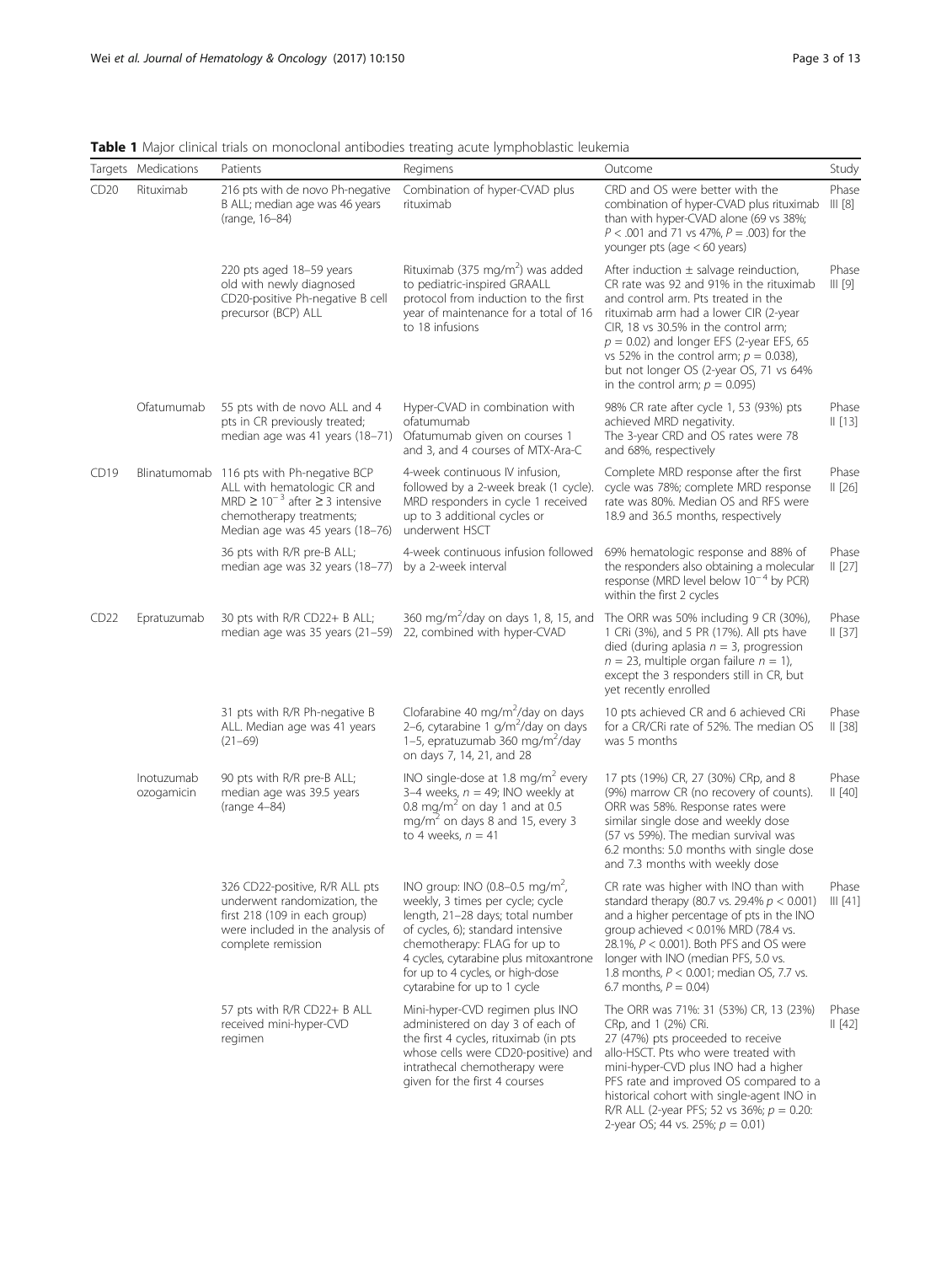|      |             | 46 pts $\geq$ 60 years with newly<br>diagnosed B cell ALL. Median<br>age is 68 years (60-81)           | Mini-hyper-CVD regimen plus INO<br>given on day 3 of each of the first<br>4 cycles. Rituximab (in pts whose<br>cells were CD20-positive) and<br>intrathecal chemotherapy were<br>given for the first 4 courses | Of the 42 pts evaluable for response, 40<br>(95%) achieved CR/CRp (35 CR, 5 CRp). Of<br>the 44 pts assessed for MRD, 41 (93%)<br>achieved negative MRD (71% of them<br>at CR). The mini-hyper-CVD + $InO + / -$<br>rituximab ( $n = 46$ ) results appear superior<br>to the historical data with $HCVAD +/-$<br>rituximab ( $n = 46$ ) (3-year OS of 52 and<br>36%, respectively, $p = 0.05$ ). | Phase<br>   [43] |
|------|-------------|--------------------------------------------------------------------------------------------------------|----------------------------------------------------------------------------------------------------------------------------------------------------------------------------------------------------------------|-------------------------------------------------------------------------------------------------------------------------------------------------------------------------------------------------------------------------------------------------------------------------------------------------------------------------------------------------------------------------------------------------|------------------|
| CD52 | Alemtuzumab | 24 pts with de novo ALL in CR1.<br>Median age was 37 years (18-77)                                     | A target dose of 30 mg administered<br>3 times per week for 4 weeks (12<br>doses) during post-remission therapy                                                                                                | Of 11 pts assessed for MRD, 8 had a 1-log<br>reduction. After 51 months of follow-up,<br>median OS was 55 months and DFS was<br>53 months                                                                                                                                                                                                                                                       | Phase<br>  [44]  |
|      |             | 12 pts with relapsed $(n = 11)$ or<br>refractory ( $n = 1$ ) ALL, including<br>four relapses post-HSCT | Alemtuzumab combined with<br>granulocyte-colony stimulating<br>factor (G-CSF)                                                                                                                                  | 4 of 12 pts achieved CR, but all pts<br>progressed within a few months and all<br>but one died                                                                                                                                                                                                                                                                                                  | Phase<br>   [45] |

<span id="page-3-0"></span>Table 1 Major clinical trials on monoclonal antibodies treating acute lymphoblastic leukemia (Continued)

Pts patients, CIR cumulative incidence of relapse, OS overall survival, CRD complete remission duration, CR complete remission, MRD minimal residual disease, RFS relapse-free survival, DFS disease-free survival, R/R refractory/relapsed, CRp complete remission in the absence of total platelet recovery, CRi complete remission with incomplete hematologic recovery, ORR overall response rate

in the control arm;  $p = 0.038$ ), but not longer OS (2year OS, 71 vs 64% in the control arm;  $p = 0.095$ ). When censoring patients who received allogeneic HSCT in first CR at transplant time, EFS and OS were longer in the rituximab arm (2-year EFS, 66 vs 53%, and 2-year OS, 74 vs 63%;  $p = 0.021$  and 0.018, respectively). These data indicated adding rituximab to the ALL chemotherapy protocol could improve the outcome for patients with CD20-positive, Ph-negative ALL, especially in younger adults.

Rituximab is among the most studied immunotherapies, and its safety has been well addressed. Due to its low toxicity, rituximab may be particularly useful in elder patients and patients who are unfit for more aggressive treatment [[11](#page-10-0)]. However, several limitations were discovered: its efficacy is limited when administered alone; moreover, CNS relapse is common when rituximab is used as monotherapy because mAbs cannot cross the blood-brain barrier.

#### Ofatumumab

Ofatumumab (HuMax-CD20) is a second-generation anti-CD20 mAb that binds to a site different from

rituximab. Ofatumumab targets a membrane proximal small-loop epitope on the CD20 molecule and is more potent than rituximab in inducing antibody-dependent cell-mediated cytotoxicity (ADCC) and complementdependent cytotoxicity (CDC) [\[12](#page-10-0)]. As a single agent, ofatumumab's adverse effects are mild, consisting primarily of grade 1 or 2 infusion reactions or infections. Only 9% of patients have grade 3 or 4 infections. In a phase II study of hyper-CVAD/MTX-Ara-C in combination with ofatumumab for adults with CD20-positive ALL, promising results have been achieved. Altogether, 55 patients with de novo ALL and 4 patients in CR with previous treatment received a median of 8 cycles (range, 1–8) of ofatumumab therapy. All but one patient (98%) achieved a CR after cycle 1, and 53 patients (93%) achieved minimal residual disease (MRD) negativity. The 3-year CRD and OS rates were 78 and 68%, respectively. The 3-year OS in patients with CD20 < 20 and  $\geq 20\%$ were 82 and 64%, respectively ( $p = 0.96$ ). This study proved safety and high effectiveness in patients with CD20-positive ALL [[13, 14](#page-10-0)]. As ofatumumab binds to a different epitope than rituximab, the medication may

Table 2 Common side effects of different immunotherapies

| Targets           | Medications  | Side effects                                                                                                                                                                     |
|-------------------|--------------|----------------------------------------------------------------------------------------------------------------------------------------------------------------------------------|
| CD20<br>Rituximab |              | Most common side effect is mild to moderate infusion reactions. Rare cases of severe mucocutaneous reactions<br>HBV reactivation, and progressive multifocal leukoencephalopathy |
|                   | Ofatumumab   | Primarily grade 1 or 2 infusion reactions or infections                                                                                                                          |
| CD19              | SAR3419      | Dose-limiting reversible severe vision changes associated with corneal changes                                                                                                   |
|                   | SGN-CD19A    | Superficial microcystic keratopathy                                                                                                                                              |
|                   | Blinatumomab | Fever, chills, and hypogammaglobulinemia are common. Serious side effects include CRS and neurotoxicity                                                                          |
| CD22              | Epratuzumab  | Seizure, liver toxicity                                                                                                                                                          |
|                   | <b>INO</b>   | Liver toxicity, veno-occlusive disease in transplant patients                                                                                                                    |
| CD52              | Alemtuzumab  | Severe neutropenia, CMV viremia                                                                                                                                                  |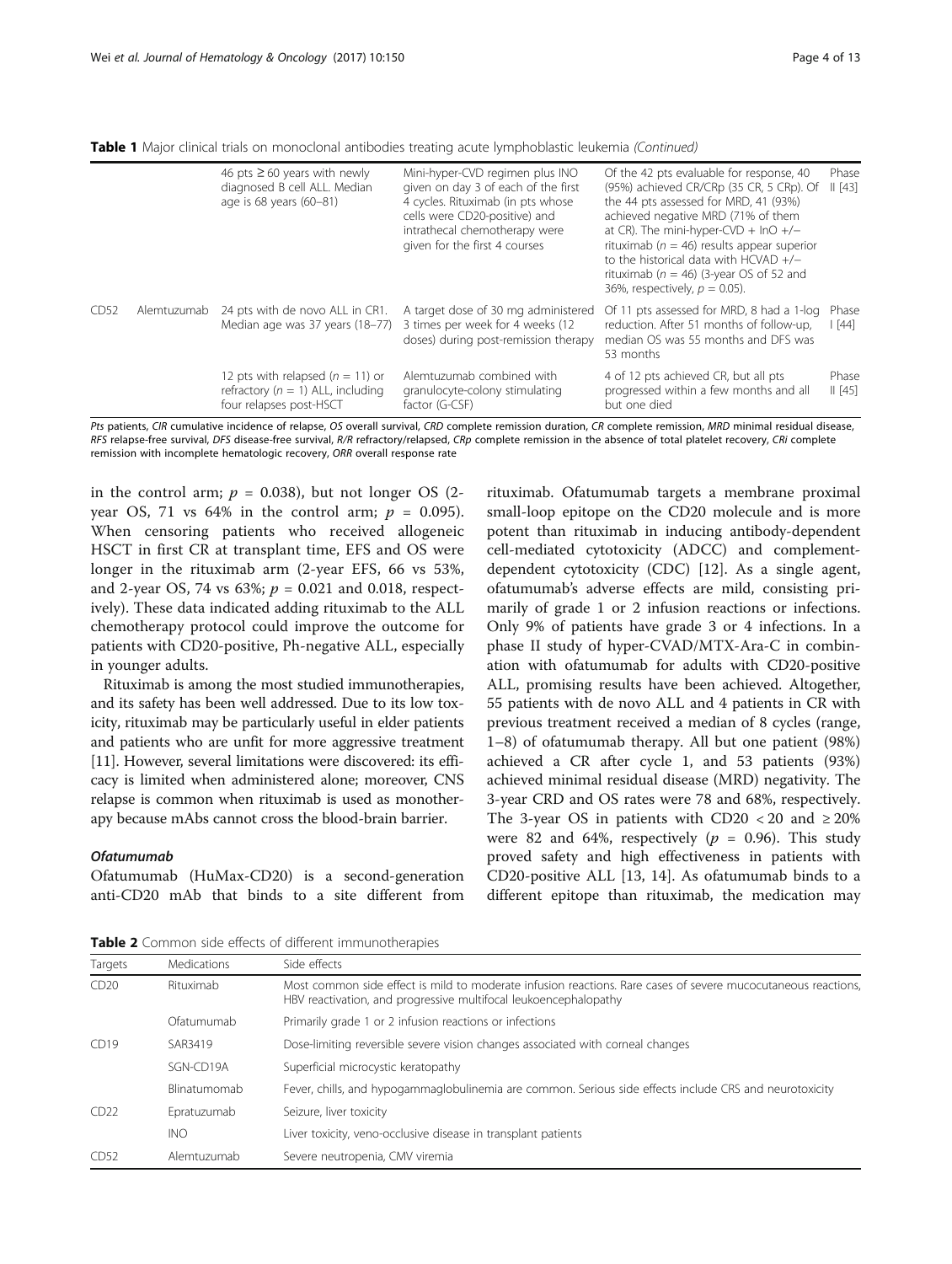also be used to overcome rituximab-resistant disease. Nonetheless, longer follow-up and randomized studies are warranted in the future.

#### Obinutuzumab (GA101)

Obinutuzumab, a type II glycoengineered humanized anti-CD20 mAb, has shown potent activity in CLL and has been FDA-approved for the upfront treatment of CLL. The post-translational glycoengineering modification of obinutuzumab can enhance its binding affinity to the FccRIII receptors on immune effector cells that would promote ADCC, while at the same time decrease CDC. Obinutuzumab is potentially more potent than other anti-CD20 mAbs due to its ability to directly induce cell death [[15\]](#page-10-0).

Encouraging preclinical results have been reported in ALL cell lines and xenografts [[12\]](#page-10-0). However, no clinical studies in ALL patients have been performed yet. Thus, future studies are awaited as it may offer another option for the treatment of ALL.

# CD19-targeting agents—SAR3419, SGN19a, and blinatumomab

CD19 is present in 90% of pre-B and mature ALL leukemic cells. Its high expression rate makes it an ideal target for immunotherapy. However, the antigen is known to internalize upon binding to antibody, making it an unsuitable target for naked mAbs. Nonetheless, the internalization property makes it an attractive target for immunoconjugate therapy.

## SAR3419

SAR3419 is an antibody-drug conjugate (ADC) with a humanized anti-CD19 antibody conjugated to maytansin, a potent antimitotic agent. After binding to CD19 positive lymphoblast, SAR3419 is internalized and processed to release the active maytansin metabolites that induce both cell cycle arrest and apoptosis [[16\]](#page-10-0).

In phase I studies conducted in patients with non-Hodgkin's lymphoma, the major dose-limiting toxicity is reversible severe blurred vision, which was associated with epithelial corneal changes. Given the adverse effect, the maximally tolerated dose was  $160 \text{ mg/m}^2$  intravenously every 3 weeks [[17\]](#page-10-0). In studies using CD19-positive pre-B cell ALL and mixed lineage leukemia (MLL) xenografts, the administration of SAR3419 delayed disease progression, even in chemotherapy-resistant xenograft models [\[18](#page-10-0)]. Unfortunately, a phase II multicenter, single-arm clinical trial (NCT01440179) was prematurely terminated due to modest activity of SAR3419 compared with its competitors. In this study, patients received SAR3419 induction monotherapy (55, 70, and 90 mg/  $m^2$ ,  $\leq$  8 weekly dosed); the responding patients were eligible for maintenance therapy (biweekly for ≤24 weeks).

Of the 17 evaluable patients, only 4 had a disease response (estimated overall response rate (ORR), 25.5%; 80% CI, 14.2–39.6%). The duration of response (DOR) was only 1.9 months (range, 1–5.6 months) [\[19](#page-10-0)], indicating SAR3419 monotherapy is unpromising in the treatment of R/R ALL. Thus, the unfavorable efficacy and dose-limiting toxicity may hinder further development of SAR3419.

# SGN-CD19A

SGN-CD19A (denintuzumab) is a novel ADC composed of a humanized anti-CD19 mAb linked to a microtubuledisrupting agent monomethyla-uristatin F (MMAF). The ADC binds to CD19, internalizes, and releases MMAF, which ultimately results in G2-M phase growth arrest and induction of apoptosis. In a phase I doseescalation study (NCT 01786096), 49 patients with R/R ALL ( $n = 40$ ) or lymphoma ( $n = 9$ ) were treated with weekly IV SGN-CD19A (0.3–4.5 mg/kg) or every 3 weeks (0.5–6 mg/kg). Among the 33 evaluable patients, objective responses were observed in 30% (10 of 33), including 6 of 25 patients on the weekly schedule and 4 of 8 patients on the every 3-week schedule. SGN-CD19A was generally well tolerated with superficial microcystic keratopathy being the most common toxicity, which might require routine steroid eye drop prophylaxis [[20](#page-10-0)]. After all, promising results in heavily pretreated R/R patients and safety profile suggest opportunities for combination with other conventional anti-leukemic therapies in lymphoblastic malignancies.

#### Blinatumomab

Blinatumomab is the first-in-class BiTE construct, which binds to both CD3 on CTLs and CD19 on B cells. The construct can facilitate CTL activation and expansion, which will result in effective lysis of CD19-positive cells, through release of cytokines and the pore-forming perforin system [\[21, 22\]](#page-10-0). (Fig. [1\)](#page-1-0).

Pharmacokinetic analyses from a phase II study in ALL patients found rapid and sustained depletion of B cells, with the level becoming undetectable at a mean of 2.18 days (range, 0.03 to 13.94 days) [\[23](#page-10-0), [24\]](#page-10-0). On the other hand, circulating T cells were initially depleted from the peripheral blood within hours of blinatumomab infusion but recovered to baseline or higher within a few days, followed by a polyclonal expansion of T cells expressing the activation marker CD69 [\[23\]](#page-10-0). Accordingly, many patients experienced a CRS 1–2 days after the infusion, which was mediated by transient release of inflammatory cytokines interleukin (IL)-2, IL-6, IL-10, tumor necrosis factor and interferon-γ from blinatumomab-engaged T cell effectors. Cytokine levels declined after day 2, and these spikes generally did not recur with future cycles [[25\]](#page-10-0).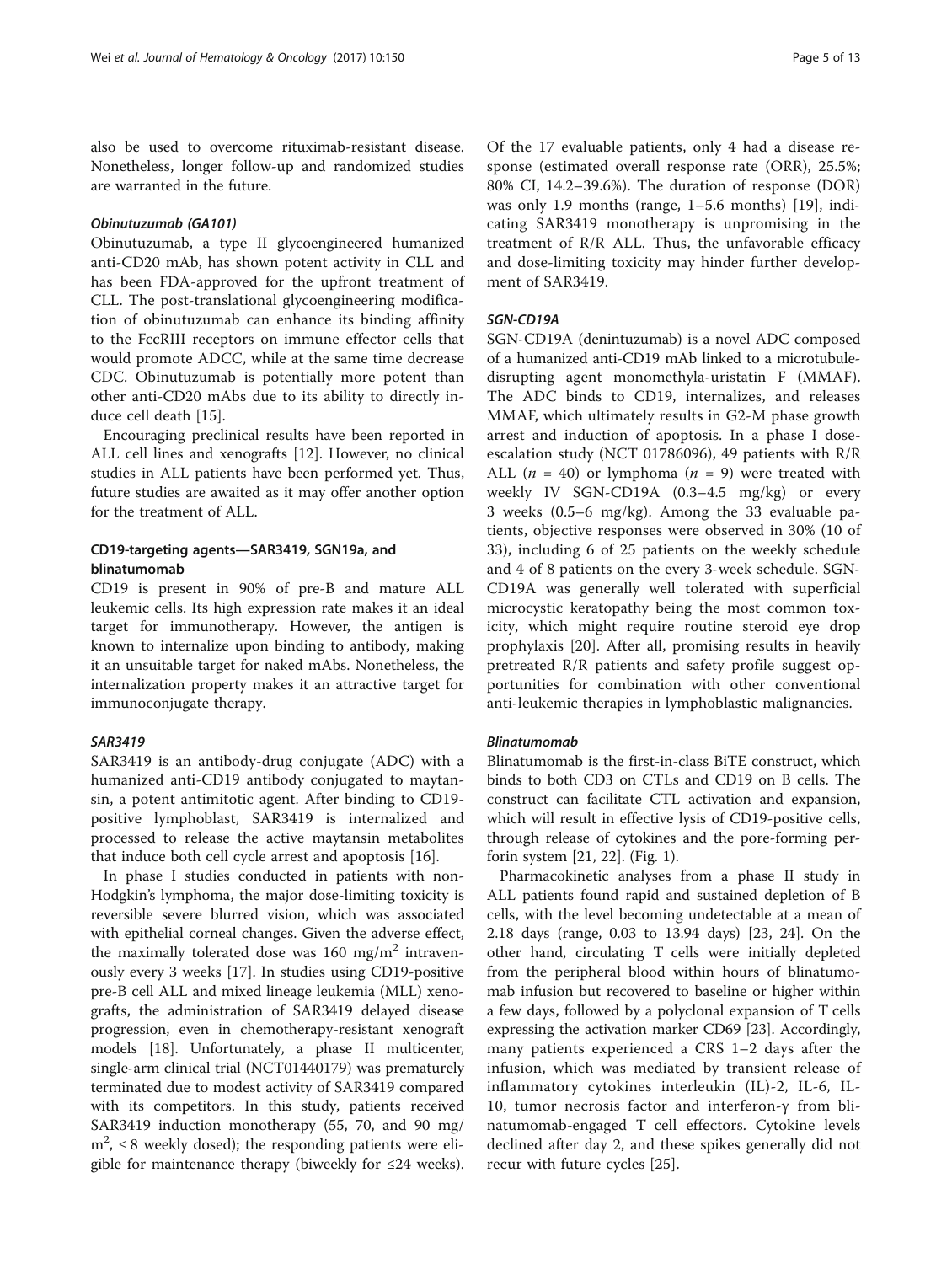In a phase II study of 21 patients with persistent MRD, the single-agent blinatumomab was continuously infused at 15  $\mu$ g/m<sup>2</sup>/day for a 4-week period followed by a 2week treatment-free interval before starting the next cycle. The study achieved a molecular response rate of 80% and long-term relapse-free survival (RFS) of 61%, after a median follow-up of 33 months [\[24\]](#page-10-0). In the BLAST study, 88 of the 106 ALL patients (76%) achieved MRD after the first cycle of blinatumomab, including high-risk subgroups such as patients in second-line treatment, patients with high MRD burden, and older patients. With median follow-up of 29.5 months, median OS and RFS were 18.9 and 36.5 months, respectively. MRD complete response achieved in the first cycle was associated with longer OS (median OS 40.4 vs 12.0 months,  $P = .001$ ) and RFS (35.2 vs 7.1 months,  $P = 0.002$ , compared with not achieving an MRD complete response after the first cycle [[26](#page-10-0)].

Based on the positive experience in adult patients with MRD-positive B cell lineage ALL, a phase II study of blinatumomab enrolled 36 Ph-negative pre-B ALL adults with primary refractory disease or relapsed after chemotherapy or HSCT. It led to 69% CR or CR with incomplete count recovery (CRi), and 88% of the responders also obtaining a molecular response (MRD level below  $10^{-4}$  by PCR) within the first two cycles of drug administration. The median OS was 9.8 months (95% CI, 8.5 to 14.9 months), and the median RFS was 7.6 months (95% CI, 4.5 to 9.5 months) [\[27](#page-10-0)]. Another study of 189 patients with high-burden R/R B ALL showed a CR/CRi rate of 43% and a median OS rate of 6.1 months [[28\]](#page-10-0). Safety profile appears favorable in these studies, with CRS and neurologic events being the most severe toxicities.

Despite the promising initial results, some patients do not respond to blinatumomab or experience disease progression after an initial response. The causes of primary resistance remain unknown. However, several mechanisms have been proposed. One possible mechanism is the selection of CD19-negative subclones, as leukemic cells can still maintain proliferation without CD19 expression [\[29\]](#page-10-0). Further, increased regulatory T (Treg) cells in combination with high lactic dehydrogenase level predicted resistance to blinatumomab [[30](#page-11-0)]. Activated Tregs secrete IL-10 suppressing T cell proliferation, leading to treatment failure. Upregulation of programmed death-ligand 1 (PD-1) on leukemia cells after blinatumomab treatment is also a potential immune escape mechanism [\[31, 32\]](#page-11-0). Further studies are warranted to analyze the significance of the PD-1/PD-L1 interplay as a resistance mechanism to blinatumomab.

Besides blinatumomab, other BiTEs are also under active developing. Recently, a disulfide-stabilized form of BiTE was tested which showed increased efficient [\[33\]](#page-11-0).

# CD22-targeting agents—epratuzumab and inotuzumab ozogamicin

CD22 is expressed on leukemic blasts in 90% of pre-B ALL and mature ALL. Like CD19, CD22 is rapidly internalized upon antibody binding. Possible mechanisms of action of anti-CD22 antibodies include ADC, modulation of B cell signaling, and inhibition of proliferation [\[34\]](#page-11-0).

# Epratuzumab

Epratuzumab is a naked, humanized anti-CD22 immunoglobulin G1 (IgG1) that is internalized after binding to CD22. Engagement of CD22 with epratuzumab leads to direct phosphorylation of key upstream inhibitory receptors of BCR signaling [[35\]](#page-11-0). Epratuzumab has been used as a single agent (4 doses of intravenous epratuzumab  $360 \text{ mg/m}^2$  twice a week) followed by standard Children's Oncology Group (COG) reinduction chemotherapy regimen in 15 pediatric patients with relapsed pre-B ALL. Although this strategy did not improve CR in comparison with historical controls (65 vs. 66%), more patients achieved negative MRD status (42 vs. 25%,  $p = 0.001$ ). The more favorable rate of MRD negativity after addition of epratuzumab suggests that this antibody may enhance the response to cytotoxic chemotherapy [[36\]](#page-11-0). However, further follow-up is needed to determine whether the deeper remission level translates into improved DFS or OS. In adult ALL, the Southwest Oncology Group (SWOG) evaluated epratuzumab combined with clofarabine plus cytarabine in 31 patients experiencing first or later relapsed disease. Overall, the response rate was 52%, significantly higher than that of SWOG's previous trial with clofarabine/cytarabine alone (17%) [\[37](#page-11-0)]. These data provided the groundwork for a randomized phase III trial in children with relapsed ALL evaluating chemotherapy with or without epratuzumab (NCT01802814). Recently, in a phase II prospective study, epratuzumab was combined with hyper-CVAD in younger patients (18–59 years old) with R/R CD22+ B ALL. Among the 30 patients ultimately considered for analyses, the ORR was only 50%, with 45% of CR/CRi patients achieved negative MRD. All patients in CR/CRi and 1 patient in PR received a consolidation chemotherapy. However, at the time of analysis, all patients died except for the recently enrolled responders still in CR [[38\]](#page-11-0). The short-lived improvement and overall disappointing outcome could be explained by an insufficient disease load decrease and/or by escape of the blast cells to epratuzumab. The results suggested that epratuzumab should be tested within first-line chemotherapies as it may participate to decrease the MRD level. Because CD22 is internalized upon binding, we expect conjugating cytotoxic agents with epratuzumab would result in more favorable outcomes.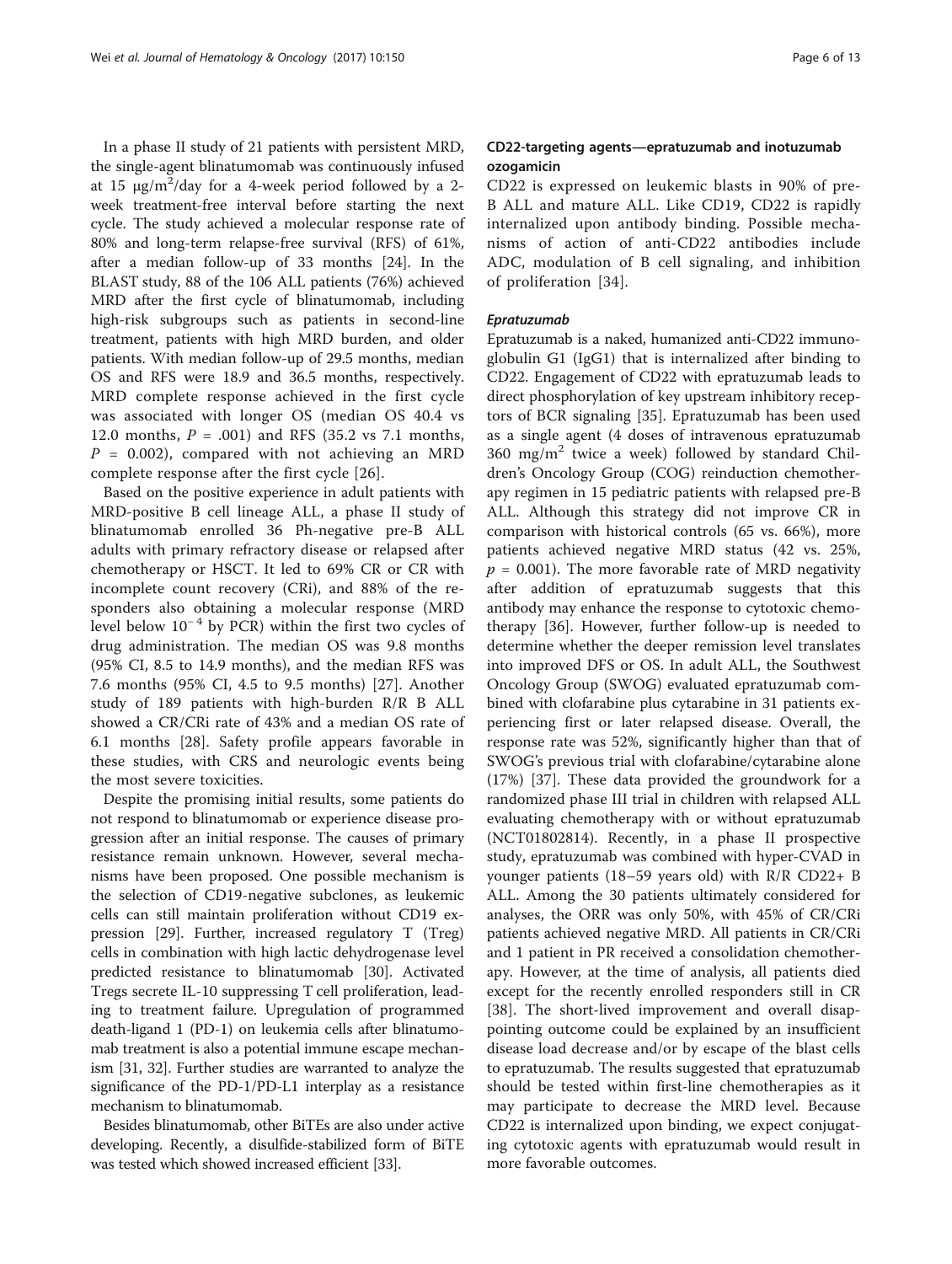#### Inotuzumab ozogamicin (INO)

Inotuzumab ozogamicin (INO) is an ADC that consists of calicheamicin (a potent DNA-binding cytotoxic agent) attached to an engineered humanized monoclonal immunoglobulin G4 (IgG4) antibody targeting CD22. INO binds CD22 with sub-nanomolar affinity and is rapidly internalized, delivering the conjugated calicheamicin intracellularly. Calicheamicin binds to the minor DNA grove, causing double-strand DNA cleavage and cell apoptosis.

In a single-institution phase II study, 49 patients with  $R/R$  ALL were treated with 1.8 mg/m<sup>2</sup> INO every 3-4 weeks as a single agent. It resulted in an ORR of 57% (18% CR and 39% CRi) and median OS of 5.1 and 7.9 months in all patients and 28 responders, respectively. A total of 27 patients who achieved complete morphological response were assessed for MRD, and 63% (17 of 27) of patients was found to have MRD-negative status. Abnormal liver function tests were the most significant adverse events observed and were graded as severe in 31% of patients [[39\]](#page-11-0). To optimize the benefit-risk ratio of INO, a weekly dosing regimen was evaluated in 41 patients based on preclinical studies [\[40](#page-11-0)]. Weekly drug administration at a lower dose  $(0.8 \text{ mg/m}^2 \text{ on day})$ 1, 0.5  $mg/m<sup>2</sup>$  on days 8 and 15) was associated with similar efficacy (59% ORR). However, liver toxicity was seen in only 11 of 41 (27%) patients with weekly INO compared with 28 of 49 (57%) with single-dose INO. This study indicates that more frequent but lower dose of INO may reduce toxicities while maintain the efficacy. Recently, a global, open-label, randomized phase III study confirmed the notion. Patients were randomly assigned to receive either INO (0.8–0.5 mg/m<sup>2</sup>, weekly, three times per cycle, cycle length of 21–28 days, 6 total cycles) or standard intensive chemotherapy. The CR rate was higher with INO than with standard chemotherapy (80.7 vs. 29.4%  $p < 0.001$ ). Moreover, a higher percentage of patients in the INO group achieved MRD-negative status (78.4 vs. 28.1%,  $P < 0.001$ ). Both PFS and OS were longer with INO (median PFS, 5.0 vs. 1.8 months,  $P < 0.001$ ; median OS, 7.7 vs. 6.7 months,  $P = 0.04$ ) [\[41](#page-11-0)]. Because HSCT is considered to be the only curative treatment option, the capacity of INO to increase the number of patients who can proceed to HSCT is encouraging.

The promising results of INO as a single agent led to the initiation of a clinical trial combining INO with non-myelosuppressive chemotherapy. A total of 57 patients with R/R CD22+ B ALL received INO, in combination with mini-hyper-CVD regimen, rituximab, and intrathecal chemotherapy. The ORR was 71%, with 47% patients proceeding to allo-HSCT. Compared with historical cohort, patients treated with mini-hyper-CVD plus INO had a higher PFS rates and improved OS (2-year PFS; 52 vs. 36%;  $p = 0.20$ : 2-year OS; 44 vs. 25%;  $p = 0.01$  [[42\]](#page-11-0). These encouraging results provided an option of combining INO with low-intensity chemotherapy in patients with R/R ALL.

The same regimen of mini-hyper-CVD combined with INO was also evaluated in elderly patients ≥ 60 years with newly diagnosed B ALL [\[42](#page-11-0)]. Of the 42 patients evaluable for response, 40 (95%) achieved CR/CRp. Of the 44 patients assessed for MRD, 41 (93%) achieved negative MRD. The results appear superior to historical data with hyper-CVAD alone in a similar patients' population (3-year overall survival (OS) rates of 52 and 36%, respectively,  $p = 0.05$  [\[43](#page-11-0)].

#### CD52-targeting agent—alemtuzumab

CD52, an antigen involved in T cell activation, is expressed in 70% of T ALL and pre-B ALL. Alemtuzumab is a fully humanized monoclonal antibody against CD52. Alemtuzumab has been evaluated in the CALGB phase I trial of 24 patients with de novo CD52+ ALL after the successful achievement of CR with induction chemotherapy [[44\]](#page-11-0). The drug was given three times weekly for a target dose of 30 mg subcutaneously. After 51 months of follow-up, median OS was 55 months and DFS was 53 months. Notably, alemtuzumab was associated with increased risk of neutropenia and CMV viremia, supporting a role for stimulating factor support. Recently, a phase II study assessed the efficacy of alemtuzumab combined with granulocyte colonystimulating factor (G-CSF) in 12 patients with R/R ALL. G-CSF was administered during alemtuzumab administration. Although 4 of the 12 patients achieved CR, all patients progressed within a few months and all but 1 died [[45\]](#page-11-0). The current studies only demonstrate modest activity of alemtuzumab against T ALL or B ALL, yet significant adverse effects have been reported extensively. These results would potentially limit further development of alemtuzumab.

#### Chimeric antigen receptor T cell therapy

Chimeric antigen receptors (CARs) consist of an extracellular binding domain (scFv), hinge domain, transmembrane domain, and intracellular signaling domains. When expressed in autologous T cells (or donor T cells in the post-transplant setting), CARs redirect the CTLs toward antigen-expressing tumor cells in an HLA-independent manner. DNA constructs encoding such CARs could be stably incorporated into human T cells via lentiviral or γ-retroviral transductions, electroporation, or "Sleeping Beauty" transposon.

The engineering of CAR T cells evolves over time. The first-generation CAR T cells are only incorporated with T cell receptor CD3ζ signaling domain. This construct revealed weak proliferation ability, poor anti-tumor effect, and short survival of T cells [\[46](#page-11-0), [47\]](#page-11-0). Second- and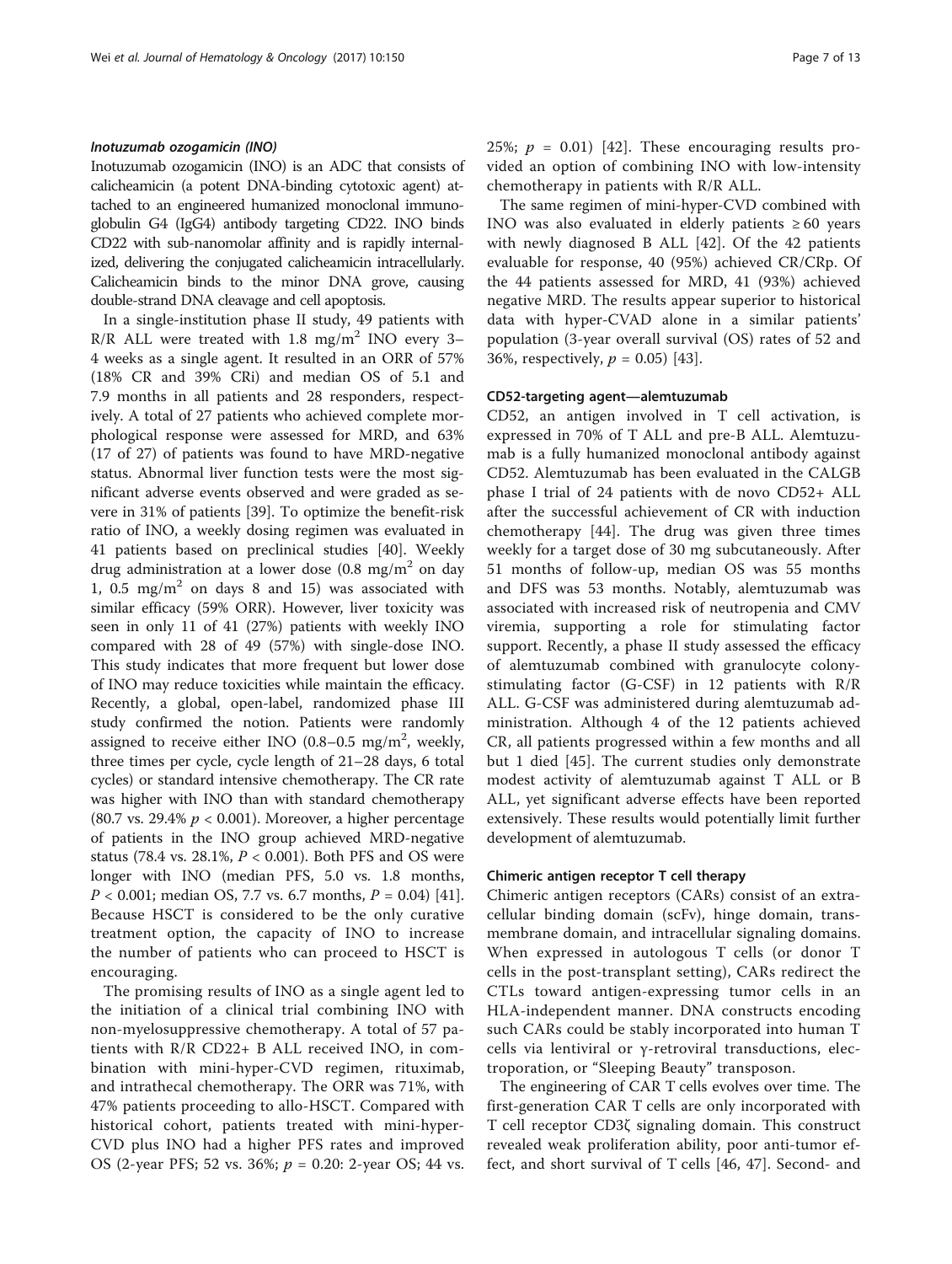third-generation CAR T cells are incorporated with costimulatory domains, such as CD137 (4-1BB), CD28, CD27, or CD134 (OX40), which significantly enhanced the expansion, persistence, and potency of CAR T cells. Among them, CD28 and 4-1BB are currently the most widely used costimulatory domains. Studies showed that CD28 endued CAR T cells with stronger killing ability, while 4-1BB granted longer persistence in vivo.

Expansion of CAR T cells is essential. The CAR T cells are first expanded ex vivo to a goal cell count around  $3 \times 10^6$  cells/kg [\[48](#page-11-0), [49](#page-11-0)]. Following infusion, circulating CAR T cells expand in vivo by 1000 folds within 7–14 days. CAR T cells have the potential to enter cerebrospinal fluid, exerting anti-leukemic activity in

this sanctuary site, and persist after infusion [[50](#page-11-0)]. However, the persistence of CAR T cells within patients varied across the studies. Stephan et al. report persistence of CD19-CAR T cells for 3–39 months after infusion in patients with ongoing responses, whereas Davila et al. found the levels undetectable by 3 months [[51](#page-11-0), [52\]](#page-11-0).

# Clinical outcome of CD19-targeted CAR T cells in R/R ALL

CAR T cell therapy has achieved promising results in multiple clinical trials (Table 3). The majority of the trials are led by three research institutes—the University of Pennsylvania (UPenn), the National Cancer Institute (NCI), and the Memorial Sloan Kettering Cancer Center (MSKCC).

| Institution<br>and trial no.                                   | Costimulatory<br>domain and<br>gene transfer | Patient                                                                                                                                                                      | Lymphodepleting<br>chemotherapy                                               | Cell dose                                                                                          | Outcomes                                                                                                                                                                                                                                                |
|----------------------------------------------------------------|----------------------------------------------|------------------------------------------------------------------------------------------------------------------------------------------------------------------------------|-------------------------------------------------------------------------------|----------------------------------------------------------------------------------------------------|---------------------------------------------------------------------------------------------------------------------------------------------------------------------------------------------------------------------------------------------------------|
| <b>MSKCC</b><br>NCT01044069 [53] y-retrovirus                  | CD28,                                        | Adults with R/R ALL<br>including Ph + ALL,<br>$n = 44$                                                                                                                       | Cy or flu/cy                                                                  | $1-3 \times 10^6$ cells/kg                                                                         | CR: 36/43 (84%) with 29/35 (83%) of<br>responders negative for MRD; OS: 76%<br>(MRD-CR cohort) and $14\%$ (MRD + CR<br>cohort) at 6 months                                                                                                              |
| <b>NCI</b><br>NCT01593696 [54] y-retrovirus                    | CD28,                                        | Children and young<br>adults with R/R ALL,<br>$n = 51$                                                                                                                       | Cy, low-dose flu/cy,<br>FLAG, ifosfamide/<br>etoposide or<br>high-dose flu/cy | $0.03 \times 10^{6} - 3 \times$<br>$10^6$ cells/kg                                                 | CR: 31/51 (60.8%) with 28/31 (90%)<br>of responders negative for MRD<br>OS: 34.7% (receiving flu/cy) at 38 months<br>LFS: 49.5% (MRD- CR) at 18 months<br>LFS: 62% (MRD- CR cohort having a<br>subsequent HSCT) at 18 months                            |
| Multicenter<br>studies<br>NCT02614066,<br>NCT02625480 [55]     | CD28,<br>y-retrovirus                        | $R/R$ ALL aged $\geq$ 18<br>years (ZUMA-3) or 2-21<br>years (ZUMA-4) with ≥ 25%<br>marrow blasts<br>Ph+ ALL and low-burden<br>central nervous system<br>disease are eligible | Flu/cy                                                                        | 1 or $2 \times 10^{6}$<br>anti-CD19<br>CAR T cells/kg                                              | CR: 5/5 (100%)                                                                                                                                                                                                                                          |
| <b>FHCRC</b><br>NCT01865617 [72]                               |                                              | 4-1BB, Lentivirus Adult with R/R ALL,<br>$n = 30$<br>29 evaluable                                                                                                            | $Cy \pm etoposide$<br>or cy/flu                                               | $2 \times 10^5$ or $2 \times 10^6$ CR: 27/29 (93%)<br>or $2 \times 10^7$ cells/kg<br>1:1 CD4+:CD8+ |                                                                                                                                                                                                                                                         |
| UPenn/CHOP<br>NCT01626495 [56]                                 |                                              | 4-1BB, Lentivirus Children and young adults<br>with R/R ALL, $n = 53$                                                                                                        | Investigator's<br>choice                                                      | $1 - 17.4 \times 10^{6}$<br>cells/kg                                                               | CR: 50/53 (94%) with 47/50 (94%)<br>of responders negative for MRD<br>OS: 78% at 12 months<br>RFS: 72% at 6 months                                                                                                                                      |
| <b>ELIANA</b><br>(global trial)<br>NCT02435849 [57]            |                                              | 4-1BB, Lentivirus Children and young adults<br>with R/R ALL, 29 pts<br>reaching D28 prior to the<br>data cutoff                                                              | Flu/cy                                                                        | $0.2 - 4 \times 10^{6}$<br>cells/kg                                                                | CR: 24/29 (83%) with all of responders<br>negative for MRD                                                                                                                                                                                              |
| <b>ENSIGN</b><br>(US multicenter<br>trial)<br>NCT02228096 [58] |                                              | 4-1BB, Lentivirus Children and young adults<br>with R/R ALL, $n = 29$                                                                                                        | Flu/cy, or none<br>due to leukopenia                                          | $2-5 \times 10^6$ cells/kg<br>for $\leq$ 50 kg, 1-<br>$2.5 \times 10^8$ cells<br>for $> 50$ kg     | ORR (CR + CRi): 20/29 (69.0%)<br>with 18/29 (62.1%) responders negative<br>for MRD<br>RFS: 66.4% at 6 months<br>OS: 75.7% at 6 months                                                                                                                   |
| UPenn/CHOP<br>NCT02374333 [74]                                 | humanized<br>anti-CD19<br>scFv domains       | 4-1BB, Lentivirus Children and young adults Flu/cy<br>with R/R ALL, with or<br>without prior exposure to a<br>CAR T cell product, $n = 30$                                   |                                                                               | No mention                                                                                         | CR: 26/30 (87%)<br>CR for patients previously treated<br>with CAR T: 7/11(64%) with<br>5/7 (71%) of responders negative for MRD<br>CR for patients with no prior exposure<br>to CAR T: 19/19 (100%) with 19/19<br>(100%) of responders negative for MRD |

Table 3 Major clinical trials on anti-CD19 CAR T cell therapy

MSKCC Memorial Sloan Kettering Cancer Center, NCI National Cancer Institute, FHCRC Fred Hutchinson Cancer Research Center, UPenn University of Pennsylvania, CHOP Children's Hospital of Philadelphia, Cy cyclophosphamide, Flu fludarabine, FLAG fludarabine, high-dose cytarabine, and G-CSF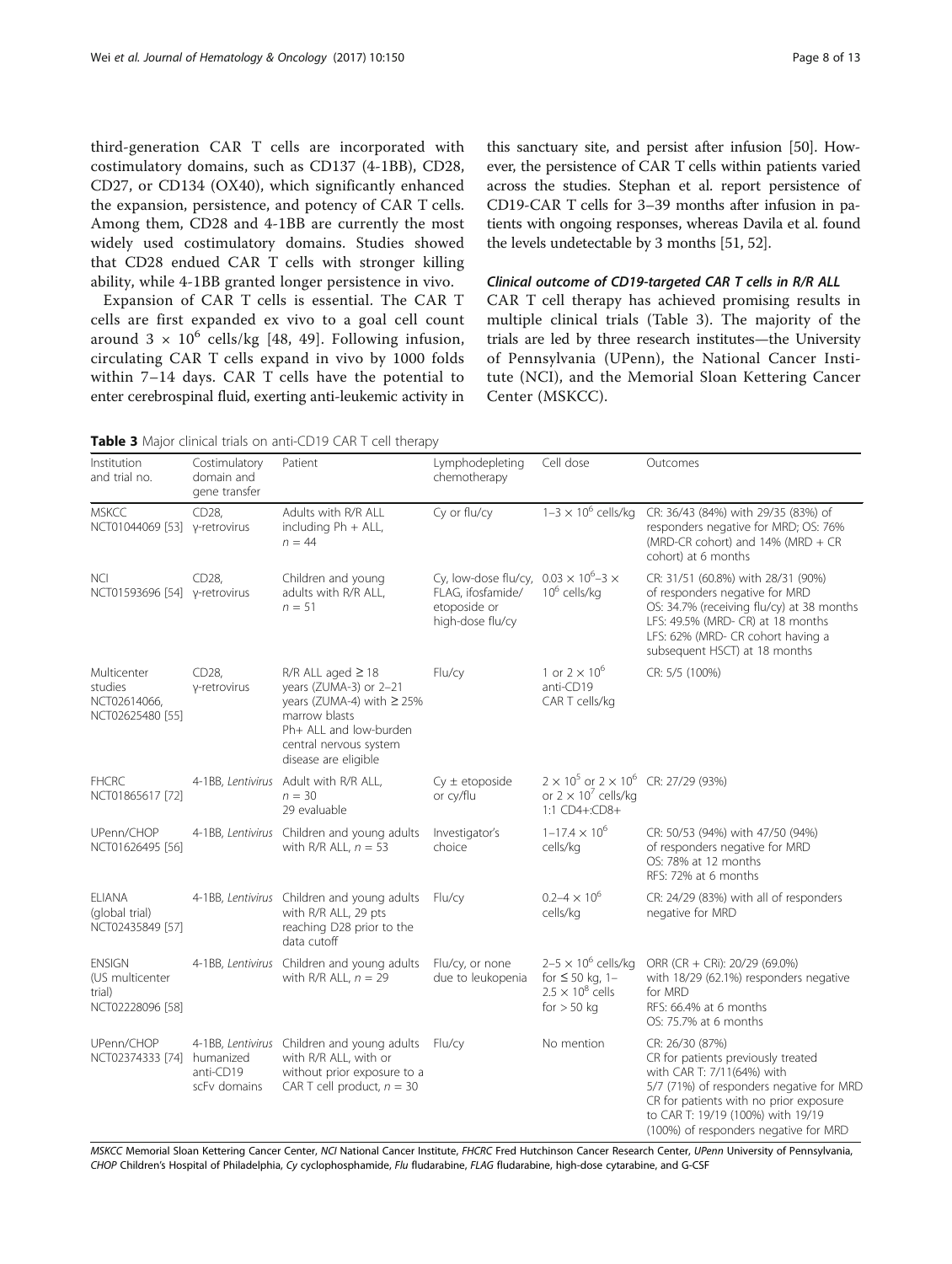A recent study from MSKCC reported the efficacy of CAR T cell therapy in 44 adults with R/R B ALL. Of the 43 patients evaluable for response, 36 patients (84%) achieved CR after 19-28z CAR T cell (JCAR015, Juno Therapeutics, Seattle, WA) infusion. Among them, 29 (83%) achieved MRD negativity (MRD-CR). The median OS for all patients and MRD-CR patients was 8.5 and 10.8 months, respectively. Posttreatment MRD status emerged as a strong predictive marker of OS. The OS at 6 months was 76% (95% CI 51–89) in the MRD-CR cohort vs. 14% (95% CI 8–45) in the MRD+ CR cohort. However, this study did not show significant survival superiority in patients who underwent allo-HSCT after CAR T cell infusion than those who did not (OS at 6 months was 70% in patients who underwent allo-HSCT vs. 64% in patients who did not receive allo-HSCT) [[53](#page-11-0)]. In contrast, researchers from NCI showed that long-term outcomes were superior among patients with post-CAR T HSCT. In their study, 31 (60.8%) of 51 R/R ALL patients achieved a CR with 28/31 (90%) of responders negative for MRD. Relapse was significantly more common in patients who did not have a HSCT after CAR T therapy (6/7; 85.7%) compared to those who did (2/21; 9.5%)  $(p = 0.0001)$ . Even when counting in the transplant-related mortality, the median leukemia-free survival (LFS) in the HSCT group was significantly longer ( $HR = 16.9$ ,  $p = 0.0006$  [\[54](#page-11-0)]. Based on the aforementioned excellent outcomes, a multicenter, phase 1/2 study called ZUMA-3 and ZUMA-4 that enroll adult (aged  $\geq$  18 years) and pediatric (aged 2–21 years) R/R ALL patients were started [[55](#page-11-0)]. Researchers from the UPenn also reported their experience with CTL019 (Novartis, Basel, Switzerland) in patients with R/R ALL. In a recent study of largely pediatric patients, 94% (50/53) achieved CR, with MRD negativity in 47 responding patients. RFS was 72% at 6 months (95% CI, 59–87%) and 44% at 12 months (95% CI, 30–65%), and OS was 78% at 12 months (95% CI, 67– 91%) [\[56\]](#page-11-0). This single-center trial of CTL019 for R/R ALL showed prolonged CAR T cell persistence along with long-term CR without further therapy in the majority of patients. However, the high efficacy and a similar safety profile of CTL019 have yet to be reproduced in multicenter trials, such as the first US multicenter trial (ENSIGN) and the first global trial (ELIANA) [[57](#page-11-0), [58\]](#page-11-0).

Although the above studies differed in CAR designs, T cell manufacturing, conditioning regimens, patients' age, leukemia burdens, and T cell dosages, each trial was comparably effective in treating R/R ALL, reaching 90% even in heavily pretreated patients. As a result, these preliminary clinical trials have paved the way for more ongoing studies.

In addition to autologous CD19-CAR T cells, the potential of donor-derived CD19-CAR T cells to treat relapse after allo-HSCT was also intriguing [\[59\]](#page-11-0). Some

preliminary results have been reported [\[60](#page-11-0), [61\]](#page-11-0). [Brudno](http://www.ncbi.nlm.nih.gov/pubmed/?term=Brudno%20JN%5bAuthor%5d&cauthor=true&cauthor_uid=26811520) et al. conducted a clinical trial using allogeneic donorderived CAR T cells in B cell malignancy patients who relapsed after allo-HSCT [[62\]](#page-11-0). Eight of the 20 treated patients obtained remission. None of the patients developed new onset graft-versus-host disease (GVHD) after the infusion. The result was similar with a previous study from Baylor College of Medicine using donorderived CD19-redirected virus-specific T cells, in which no evidence of GVHD was reported [\[61\]](#page-11-0). However, in another study, Dai et al. reported for the first time of GVHD occurrence in 2 of the 3 patients that received donor-derived CAR T cells [[63\]](#page-11-0). The GVHD might be related to a higher dose of infused CAR T as well as mixed chimerism in recipients. In addition, different CAR designs may also play a role. Using a mouse allo-HSCT model, Smith et al. found that adoptive transfer of murine donor m1928z CAR T cells (CAR with CD28 costimulatory domain) caused significantly less GVHD compared to m19delta T cells (CAR with no costimulation) and m19BBz T cells (CAR with 4-1BB costimulatory domain) [[64\]](#page-11-0). This result is in accordance with the clinical observations, as the 4-1BB domain was incorporated in the donor-derived CAR T cells that caused GVHD in Dai's case [[63\]](#page-11-0).

Even more interestingly, allogeneic CD19 CAR T cells could be applied to patients without prior HSCT. The infusion of allogeneic CAR T cells could potentially augment the killing effect through additional alloreactive-attacking capability. Cai et al. reported a case where the patient received co-infusion of haplo-identical allogeneic CAR T cells and mobilized peripheral blood stem cells (PBSCs) following induction therapy. The patients achieved MRD-CR and full donor engraftment, with only mild toxicity [[65](#page-11-0)]. Although the result seems intriguing, potential complications such as GVHD need further study.

# Toxicities of CD19-targeted CAR T cells

Toxicities associated with CAR T cell therapy are reported in nearly all clinical trials. Most toxicities were mild and reversible, including fever, chills, hypotension, dyspnea, headaches, and fatigue. The three main concerning toxicities are on-tumor off-target toxicity, CRS, and neurotoxicity. On-tumor off-target toxicity is related to the inability of CAR T to distinguish between tumor and normal cells, since the CD19 antigen is homogeneously expressed by both normal and malignant B lymphocytes. The toxicity can lead to B cell aplasia, which might cause agammaglobulinemia. Low immunoglobulin level will increase the risk of opportunistic infections. But it is preventable with immunoglobulin infusions and/or administration of antibiotics. CRS is caused by significant production of inflammatory cytokines secreted by activated CAR T cells [[66](#page-11-0), [67](#page-11-0)]. The onset of CRS is variable, ranging from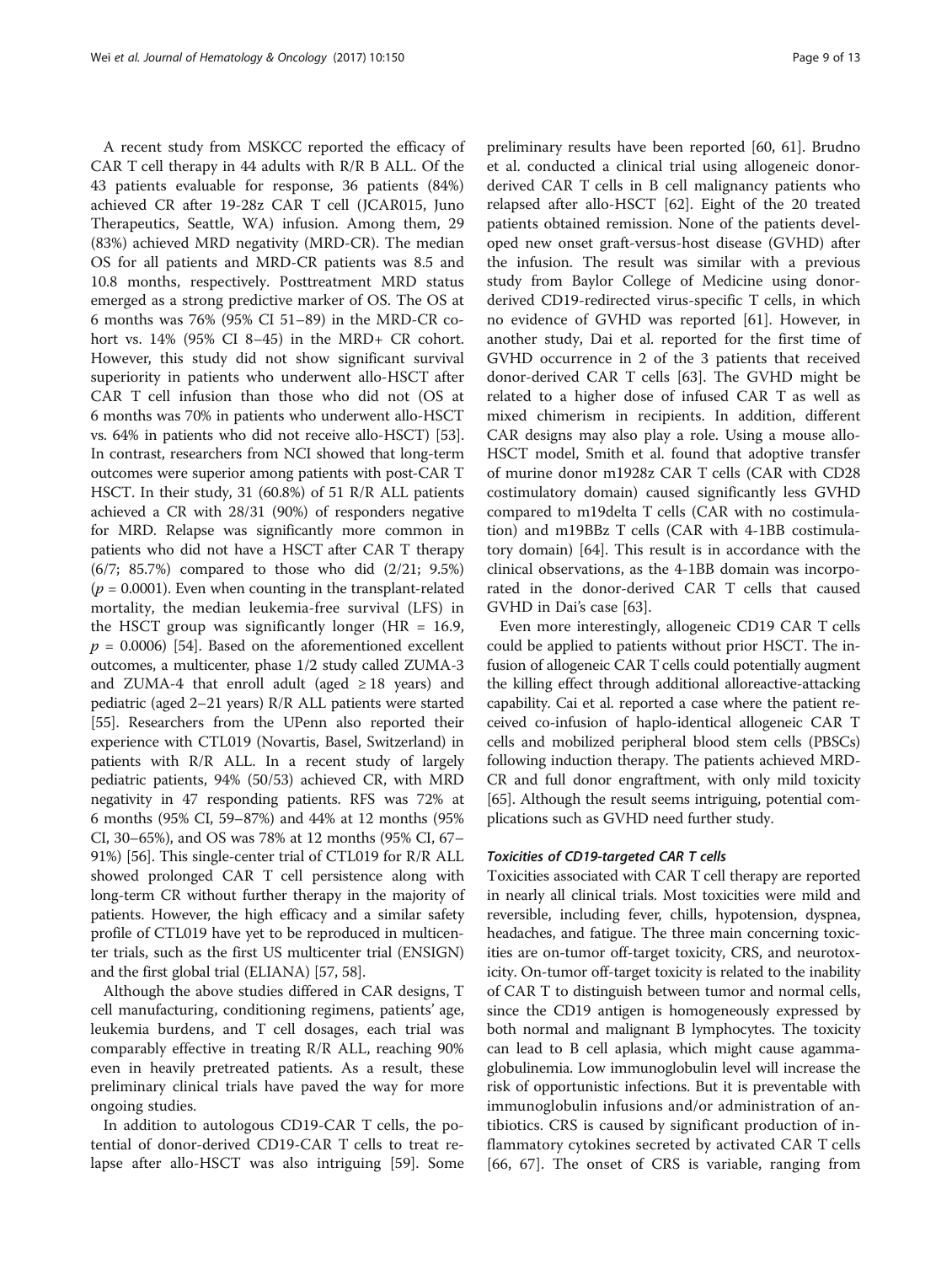24 h to 3 weeks following CAR T infusion [[51, 68](#page-11-0)]. While mild CRS is reported in almost all patients, severe CRS occurs in about 30% of patients. Patients with high leukemia burden are at increased risk of more severe CRS, presenting as vascular leak and hypotension leading to multi-organ system dysfunction. These severe complications will often need aggressive medical management, including hemodynamic support, mechanical ventilation, and application of tocilizumab (an IL-6 inhibitor) and, in life-threatening conditions, corticosteroids. It is worth noting, however, that administration of corticosteroids may also minimize or eliminate the CAR T cell activity. Neurological toxicities are also accompanied by CAR T infusion, including delirium, dysphasia, akinetic mutism, and seizures. In November 2016, two patients died from cerebral edema in a phase II ROCKET study testing the investigational anti-CD19 CAR T cell JCAR015 (Juno Therapeutics, Seattle, WA). Considering in the previous three deaths in July 2016, the trial was halted due to concern of safety [[69](#page-12-0)]. Juno highlighted the lower levels of toxicity in both ALL and other B cell malignancies using their 4-1BB CAR T products with defined CD4:CD8 composition (JCAR017 and JCAR014). Thus, they speculated the flu/cy conditioning regimen or the CD28 costimulatory domain used in JCAR015 that may trigger more rapid expansion of T cells and disruption of the blood-brain barrier might be the culprits. However, other groups (such as Kite/NCI) using CD28 CARs appeared to have no significant neurotoxicity, even though they also used flu/cy for conditioning. Thus, the etiology remains unproven.

#### Causes and management of relapse after CAR T therapy

If CAR T could be durably detected in the recipients, the chances of relapse would decrease [[70\]](#page-12-0). In one study, loss of functional persistence of CAR T was associated with CD19+ relapse with a hazard ratio (HR) of 34  $(p = 0.013)$  [\[71](#page-12-0)]. Some studies sought to prolong CAR T persistence by reinfusion of CAR T in patients with evidence of poor persistence. However, investigators from [Fred Hutchinson Cancer Research Center \(FHCRC\)](http://www.baidu.com/link?url=-cOz8S0zsosor91NxCnytpXDW-_f5PlfudjjkGrNJf7) detected a cytotoxic CD8+ T cell response to CAR in some patients who failed to achieve engraftment of CAR T cells after second infusions; epitope mapping in 1 patient identified immunogenic epitopes within the murine FMC63 scFv [[72\]](#page-12-0). Thus, repeated infusion would be ineffective in this subset of patients with rapid CAR cell loss mediated by immune rejection. In this condition, retreatment with CD19-directed CAR T expressing a humanized scFv may induce second remission of ALL [\[73](#page-12-0)]. UPenn has published the results of a phase I study of humanized CTL119 at the 2016 ASH meeting. Thirty children and young adults with R/R B ALL with or without prior exposure to CAR T cells were enrolled. They found CTL119-induced remissions in 64% (7/11) of patients previously treated with murine CD19-directed CAR T cells and 100% of CAR-naïve patients [\[74](#page-12-0)]. Inadequate lymphodepletion may be another reason for limited CAR T persistence. Indeed, addition of fludarabine to the lymphodepletion regimen was showed to enhance CAR T persistence and prevent transgene rejection [\[75](#page-12-0)]. In addition, combining CAR T therapy with other medications such as PD-1 inhibitor [[76](#page-12-0)] or BTK inhibitor [[77\]](#page-12-0) was also showed to improve CAR T cell persistence. Loss of surface CD19 expression is another cause of relapse [\[69\]](#page-12-0). Interestingly, Lacey et al. reported a case where the relapsed CD19-negative leukemia was originated from a single leukemic cell accidentally transduced with CAR19 that survived the manufacturing process. This leukemic clone evaded CTL019 detection via downregulation of the target antigen in a cell autonomous fashion [[78\]](#page-12-0). Recently, some promising studies investigated the use of CAR T targeting CD22 to treat CD19-negative relapses [[79](#page-12-0)–[81](#page-12-0)]. Targeting additional B cell antigens is an active area of investigation.

## **Conclusions**

With the rapid development of naked monoclonal antibodies, antibody-drug conjugates, bispecific T cell engagers, and adoptive T cell therapies, the era of R/R ALL treatment is fast forwarding. CD19, CD20, CD22, and CD52 are the main markers presented in the majority of B ALL patients and thus are targeted in immunotherapies. With CAR T therapy moving to the market, achieving higher CR rates than frontline chemotherapies or even chemotherapies combined with mAbs, the roles of mAbs need to be newly defined. Monoclonal antibodies may still play important roles in induction therapy of ALL due to their availability and relatively safe profile. In the future, immunotherapies may substitute or allow a lower dose of chemotherapy to achieve long-term remission in ALL patients, even in those with poor performance status who are otherwise ineligible for traditional chemotherapy. Despite high remission rate that could be achieved by the aforementioned therapies, relapse still remains as the major problem. As the choices of targeted and immune therapies increase, we must look beyond high remission rates and search for the strategies to prevent relapse and reduce toxicities.

#### Abbreviations

ADC: Antibody-drug conjugate; ADCC: Antibody-dependent cell-mediated cytotoxicity; ALL: Acute lymphoblastic leukemia; BiTE: Bispecific T cell engager; CAR: Chimeric antigen receptor; CDC: Complement-dependent cytotoxicity; CR: Complete remission; CRi: Complete remission with incomplete blood cell count recovery; CRp: Complete remission with incomplete platelet recovery; CRS: Cytokine release syndrome; EFS: Event-free survival; HR: Hazard ratio; HSCT: Hematopoietic stem cell transplantation; INO: Inotuzumab ozogamicin; mAb: Monoclonal antibody; MRD: Minimal residual disease; ORR: Overall response rate; OS: Overall survival; R/R: Refractory/relapsed; RFS: Relapse-free survival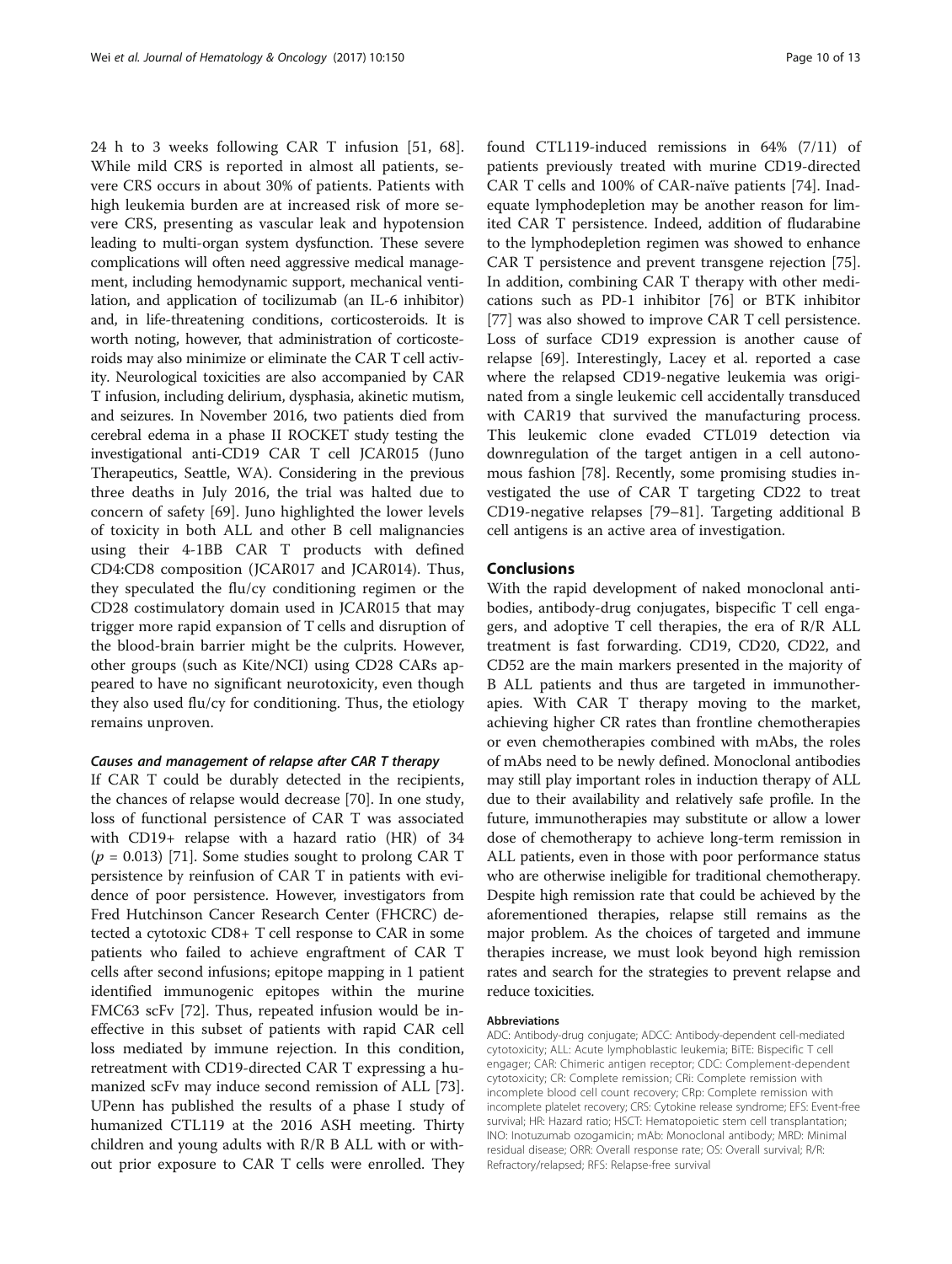#### <span id="page-10-0"></span>Funding

This work was jointly supported by the Zhejiang Province Natural Science Funds (LY13H080002) and National Natural Science Funds of China (81470307).

#### Availability of data and materials

Data sharing is not applicable to this article as no datasets were generated or analyzed during the current study.

#### Authors' contributions

GW, JW, and YZ drafted the manuscript. HH helped to review the manuscript. All authors read and approved the final manuscript.

Ethics approval and consent to participate

N/A

## Consent for publication

N/A

#### Competing interests

The authors declare that they have no competing interests.

#### Publisher's Note

Springer Nature remains neutral with regard to jurisdictional claims in published maps and institutional affiliations.

#### Received: 12 June 2017 Accepted: 7 August 2017 Published online: 18 August 2017

#### References

- Stock W, Johnson JL, Stone RM, Kolitz JE, Powell BL, Wetzler M, et al. Dose intensification of daunorubicin and cytarabine during treatment of adult acute lymphoblastic leukemia: results of Cancer and Leukemia Group B Study 19802. Cancer. 2013;119:90–8.
- 2. Thomas DA, O'Brien S, Faderl S, Garcia-Manero G, Ferrajoli A, Wierda W, et al. Chemoimmunotherapy with a modified hyper-CVAD and rituximab regimen improves outcome in de novo Philadelphia chromosomenegative precursor B-lineage acute lymphoblastic leukemia. J Clin Oncol. 2010;28:3880–9.
- 3. Jabbour E, O'Brien S, Ravandi F, Kantarjian H. Monoclonal antibodies in acute lymphoblastic leukemia. Blood. 2015;125:4010–6.
- 4. O'Brien S, Schiller G, Lister J, Damon L, Goldberg S, Aulitzky W, et al. Highdose vincristine sulfate liposome injection for advanced, relapsed, and refractory adult Philadelphia chromosome-negative acute lymphoblastic leukemia. J Clin Oncol. 2013;31:676–83.
- 5. Kantarjian H, Gandhi V, Cortes J, Verstovsek S, Du M, Garcia-Manero G, et al. Phase 2 clinical and pharmacologic study of clofarabine in patients with refractory or relapsed acute leukemia. Blood. 2003;102:2379–86.
- 6. Maury S, Huguet F, Leguay T, Lacombe F, Maynadie M, Girard S, et al. Adverse prognostic significance of CD20 expression in adults with Philadelphia chromosome-negative B-cell precursor acute lymphoblastic leukemia. Haematologica. 2010;95:324–8.
- Hoelzer D, Walewski J, Dohner H, Viardot A, Hiddemann W, Spiekermann K, et al. Improved outcome of adult Burkitt lymphoma/leukemia with rituximab and chemotherapy: report of a large prospective multicenter trial. Blood. 2014;124:3870–9.
- 8. Thomas DA, KH JJ, Faderl S, Jabbour E, Konopleva M, et al. Outcomes continue to be favorable for de novo Philadelphia chromosome negative B-lymphoblastic leukemia (ALL) after therapy with hyper-CVAD (with or without rituximab) regimen. Blood. 2012;120(suppl): abstract 3572.
- Sébastien Maury SC, Xavier T, Dominik H, Thibaut L, Françoise H, Patrice C, et al. Addition of rituximab improves the outcome of adult patients with CD20-positive, Ph-negative, B-cell precursor acute lymphoblastic leukemia (BCP-ALL): results of the randomized Graall-R 2005 study. Blood. 2015; 126(suppl): abstract 1.
- 10. Maury S, Chevret S, Thomas X, Heim D, Leguay T, Huguet F, et al. Rituximab in B-lineage adult acute lymphoblastic leukemia. N Engl J Med. 2016;375:1044–53.
- 11. Rai KR. Therapeutic potential of new B cell-targeted agents in the treatment of elderly and unfit patients with chronic lymphocytic leukemia. J Hematol Oncol. 2015 Jul;8:85.
- 12. Awasthi A, Ayello J, Van de Ven C, Elmacken M, Sabulski A, Barth MJ, et al. Obinutuzumab (GA101) compared to rituximab significantly enhances cell death and antibody-dependent cytotoxicity and improves overall survival against CD20(+) rituximab-sensitive/-resistant Burkitt lymphoma (BL) and precursor B-acute lymphoblastic leukaemia (pre-B-ALL): potential targeted therapy in patients with poor risk CD20(+) BL and pre-B-ALL. Br J Haematol. 2015;171:763–75.
- 13. Koji SP, Hagop MK, Deborah AT, Maria RK, Guillermo GM, Rebecca G, et al. Phase II Study of the Frontline Hyper-CVAD in Combination with Ofatumumab for Adult Patients (pts) with CD-20 Positive Acute Lymphoblastic Leukemia (ALL). Blood 2015;126(suppl): abstract 1295.
- 14. Koji SH, Farhad R, Naval D, Tapan MK, Rita BK, Yesid A, et al. Frontline Ofatumumab in Combination with Hyper-CVAD for Adult Patients with CD-20 Positive Acute Lymphoblastic Leukemia (ALL): Interim Result of a Phase II Clinical Trial. Blood. 2016;128(suppl): abstract 2783.
- 15. Tobinai K, Klein C, Oya N, Fingerle-Rowson G. A Review of Obinutuzumab (GA101), a Novel Type II Anti-CD20 Monoclonal Antibody, for the Treatment of Patients with B-Cell Malignancies. Adv Ther. 2017;34:324–56.
- 16. Blanc V, Bousseau A, Caron A, Carrez C, Lutz RJ, Lambert JM. SAR3419: an anti-CD19-Maytansinoid Immunoconjugate for the treatment of B-cell malignancies. Clin Cancer Res. 2011;17:6448–58.
- 17. Younes A, Kim S, Romaguera J, Copeland A, Farial Sde C, Kwak LW, et al. Phase I multidose-escalation study of the anti-CD19 maytansinoid immunoconjugate SAR3419 administered by intravenous infusion every 3 weeks to patients with relapsed/refractory B-cell lymphoma. J Clin Oncol. 2012;30:2776–82.
- 18. Carol H, Szymanska B, Evans K, Boehm I, Houghton PJ, Smith MA, et al. The anti-CD19 antibody-drug conjugate SAR3419 prevents hematolymphoid relapse postinduction therapy in preclinical models of pediatric acute lymphoblastic leukemia. Clin Cancer Res. 2013;19:1795–805.
- 19. Kantarjian HM, Lioure B, Kim SK, Atallah E, Leguay T, Kelly K, et al. A Phase II Study of Coltuximab Ravtansine (SAR3419) Monotherapy in Patients With Relapsed or Refractory Acute Lymphoblastic Leukemia. Clin Lymphoma Myeloma Leuk. 2016;16:139–45.
- 20. Amir TF, Tanya MT, Maureen MO, Daniel JD, Bijal DS, Todd MC, et al. Interim analysis of a phase 1 study of the antibody-drug conjugate SGN-CD19A in relapsed or refractory B-lineage acute leukemia and highly aggressive lymphoma. Blood. 2014;124(suppl): abstract 963.
- 21. Wu J, Fu J, Zhang M, Liu D. Blinatumomab: a bispecific T cell engager (BiTE) antibody against CD19/CD3 for refractory acute lymphoid leukemia. J Hematol Oncol. 2015;8:104.
- 22. Fan G, Wang Z, Hao M, Li J. Bispecific antibodies and their applications. J Hematol Oncol. 2015;8:130.
- 23. Klinger M, Brandl C, Zugmaier G, Hijazi Y, Bargou RC, Topp MS, et al. Immunopharmacologic response of patients with B-lineage acute lymphoblastic leukemia to continuous infusion of T cell-engaging CD19/ CD3-bispecific BiTE antibody blinatumomab. Blood. 2012;119:6226–33.
- 24. Topp MS, Kufer P, Gokbuget N, Goebeler M, Klinger M, Neumann S, et al. Targeted therapy with the T-cell-engaging antibody blinatumomab of chemotherapy-refractory minimal residual disease in B-lineage acute lymphoblastic leukemia patients results in high response rate and prolonged leukemia-free survival. J Clin Oncol. 2011;29:2493–8.
- 25. Le Jeune C, Thomas X. Potential for bispecific T-cell engagers: role of blinatumomab in acute lymphoblastic leukemia. Drug Des Devel Ther. 2016;10:757–65.
- 26. Nicola GH, Massimiliano B, Albrecht R, Carlos G, Christoph F, Helmut D, et al. Long-Term Outcomes after Blinatumomab Treatment: Follow-up of a Phase 2 Study in Patients (Pts) with Minimal Residual Disease (MRD) Positive B-Cell Precursor Acute Lymphoblastic Leukemia (ALL). Blood. 2015;126(suppl): abstract 680.
- 27. Topp MS, Gokbuget N, Zugmaier G, Klappers P, Stelljes M, Neumann S, et al. Phase II trial of the anti-CD19 bispecific T cell-engager blinatumomab shows hematologic and molecular remissions in patients with relapsed or refractory B-precursor acute lymphoblastic leukemia. J Clin Oncol. 2014;32:4134–40.
- 28. Topp MS, Gokbuget N, Stein AS, Zugmaier G, O'Brien S, Bargou RC, et al. Safety and activity of blinatumomab for adult patients with relapsed or refractory B-precursor acute lymphoblastic leukaemia: a multicentre, single-arm, phase 2 study. Lancet Oncol. 2015;16:57–66.
- 29. Francis J, Dharmadhikari AV, Sait SN, Deeb G, Wallace PK, Thompson JE, et al. CD19 expression in acute leukemia is not restricted to the cytogenetically aberrant populations. Leuk Lymphoma. 2013;54:1517–20.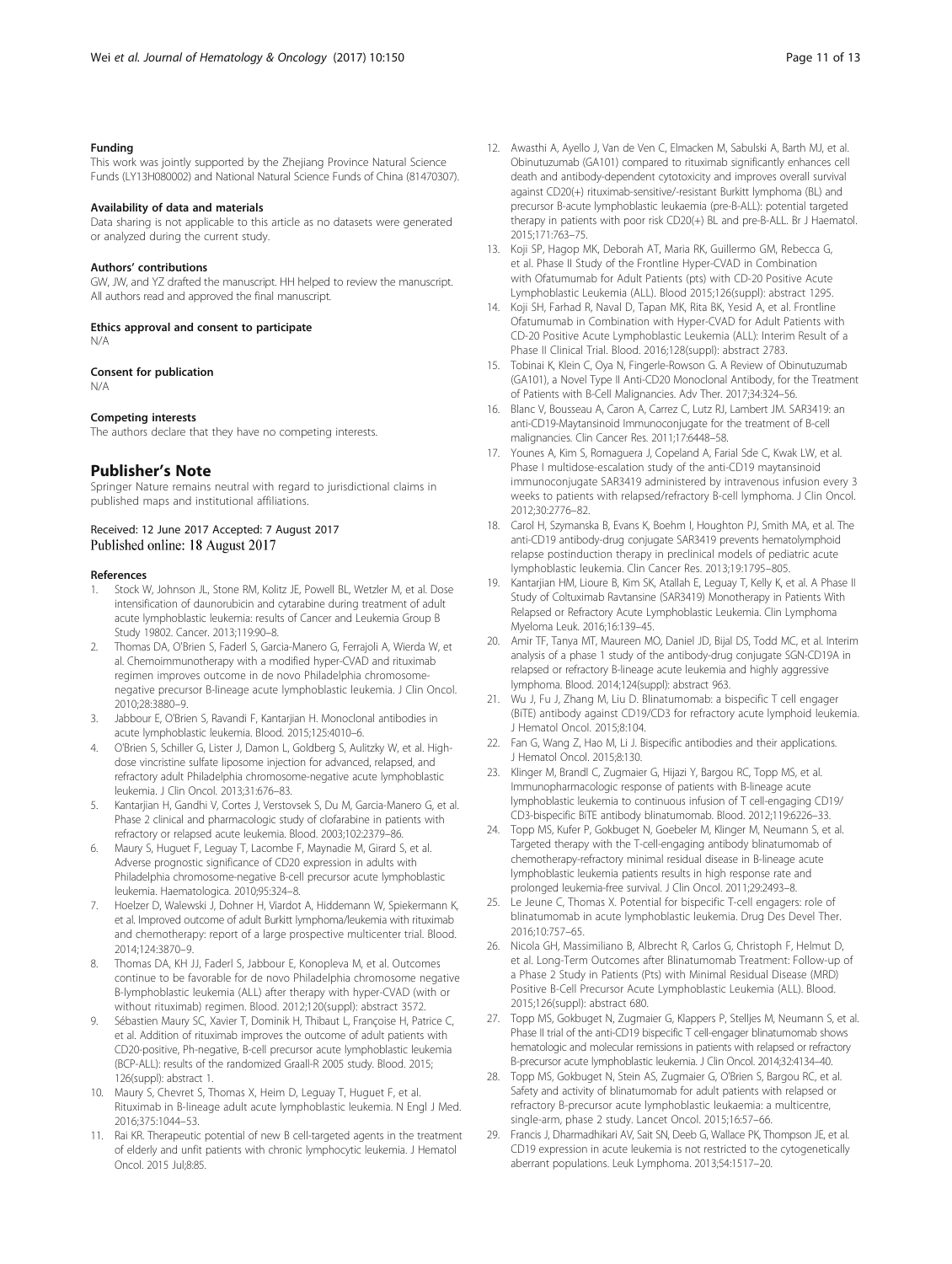- <span id="page-11-0"></span>30. Duell J, Dittrich M, Bedke T, Mueller T, Rasche L, Dandekar T, et al. Crucial role of regulatory T cells in predicting the outcome of the T cell engaging antibody blinatumomab in relapsed and refractory B precursor ALL patients. Blood. 2014;124(suppl): abstract 2291.
- 31. Kohnke T, Krupka C, Tischer J, Knosel T, Subklewe M. Increase of PD-L1 expressing B-precursor ALL cells in a patient resistant to the CD19/CD3 bispecific T cell engager antibody blinatumomab. J Hematol Oncol. 2015;8:111.
- 32. Ma W, Gilligan BM, Yuan J, Li T. Current status and perspectives in translational biomarker research for PD-1/PD-L1 immune checkpoint blockade therapy. J Hematol Oncol. 2016;9:47.
- 33. Fan D, Li W, Yang Y, Zhang X, Zhang Q, Yan Y, et al. Redirection of CD4+ and CD8+ T lymphocytes via an anti-CD3 × anti-CD19 bi-specific antibody combined with cytosine arabinoside and the efficient lysis of patientderived B-ALL cells. J Hematol Oncol. 2015 Oct;8:108.
- 34. Carnahan J, Wang P, Kendall R, Chen C, Hu S, Boone T, et al. Epratuzumab, a humanized monoclonal antibody targeting CD22: characterization of in vitro properties. Clin Cancer Res. 2003;9(suppl):3982s–3990s.
- 35. Lumb S, Fleischer SJ, Wiedemann A, Daridon C, Maloney A, Shock A, et al. Engagement of CD22 on B cells with the monoclonal antibody epratuzumab stimulates the phosphorylation of upstream inhibitory signals of the B cell receptor. J Cell Commun Signal. 2016;10:143–51.
- 36. Raetz EA CM, Borowitz MJ. Reinduction chemoimmunotherapy with epratuzumab in relapsed acute lymphoblastic leukemia (ALL) in children, adolescents and young adults: results from Children's Oncology Group (COG) study. Blood. 2011;118(suppl): abstract 573.
- 37. Advani AS, McDonough S, Coutre S, Wood B, Radich J, Mims M, et al. SWOG S0910: a phase 2 trial of clofarabine/cytarabine/epratuzumab for relapsed/ refractory acute lymphocytic leukaemia. Br J Haematol. 2014;165:504–9.
- 38. Patrice SC, Françoise H, Emmanuel R, Xavier T, Thibaut L, Tony M, et al. Hyper-CVAD plus epratuzumab as salvage regimen for younger relapsed/ refractory CD22+ B acute lymphoblastic leukemia (ALL) patients: results of the Phase 2 Prospective Cheprall Study. Blood. 2016;128(suppl): abstract 4018.
- 39. Jabbour EJ, Kantarjian H, Eliasson L, Cornelison AM, Marin D. Patient adherence to tyrosine kinase inhibitor therapy in chronic myeloid leukemia. Am J Hematol. 2012;87:687–91.
- 40. Kantarjian H, Thomas D, Jorgensen J, Kebriaei P, Jabbour E, Rytting M, et al. Results of inotuzumab ozogamicin, a CD22 monoclonal antibody, in refractory and relapsed acute lymphocytic leukemia. Cancer. 2013;119:2728–36.
- 41. Kantarjian HM, DeAngelo DJ, Stelljes M, Martinelli G, Liedtke M, Stock W, et al. Inotuzumab ozogamicin versus standard therapy for acute lymphoblastic leukemia. N Engl J Med. 2016;375:740–53.
- 42. Koji SE, Susan MO, Farhad R, Deborah AT, Tapan MK, Guillermo GM, et al. Phase II study of the salvage mini-hyper-CVD in combination with inotuzumab ozogamicin (INO) for adult patients with relapsed/ refractory (R/R) acute lymphoblastic leukemia (ALL). Blood. 2016; 128(suppl): abstract 1606.
- 43. Koji SE, Susan MO, Farhad R, Deborah AT, Tapan MK, Guillermo GM, et al. Inotuzumab ozogamicin in combination with low-intensity chemotherapy (mini-hyper-CVD) as frontline therapy for older patients with acute lymphoblastic leukemia (ALL): interim result of a phase II clinical trial. blood;128(suppl): abstract 588.
- 44. Wendy SB, Gerard L, Ravi V, John CB, Bayard LP, Meir W, et al. Alemtuzumab can be incorporated into front-line therapy of adult acute lymphoblastic leukemia (ALL): final phase I results of a cancer and leukemia group B study (CALGB 10102). Blood. 2009;114(suppl): abstract 838.
- 45. Gorin NC, Isnard F, Garderet L, Ikhlef S, Corm S, Quesnel B, et al. Administration of alemtuzumab and G-CSF to adults with relapsed or refractory acute lymphoblastic leukemia: results of a phase II study. Eur J Haematol. 2013;91:315–21.
- 46. Barrett DM, Singh N, Porter DL, Grupp SA, June CH. Chimeric antigen receptor therapy for cancer. Annu Rev Med. 2014;65:333–47.
- 47. Maus MV, Grupp SA, Porter DL, June CH. Antibody-modified T cells: CARs take the front seat for hematologic malignancies. Blood. 2014;123:2625–35.
- 48. Brentjens RJ, Santos E, Nikhamin Y, Yeh R, Matsushita M, La Perle K, et al. Genetically targeted T cells eradicate systemic acute lymphoblastic leukemia xenografts. Clin Cancer Res. 2007;13:5426–35.
- 49. Davila ML, Kloss CC, Gunset G, Sadelain M. CD19 CAR-targeted T cells induce long-term remission and B cell aplasia in an immunocompetent mouse model of B cell acute lymphoblastic leukemia. PLoS One. 2013;8:e61338.
- 50. Hu Y, Sun J, Wu Z, Yu J, Cui Q, Pu C, et al. Predominant cerebral cytokine release syndrome in CD19-directed chimeric antigen receptor-modified T cell therapy. J Hematol Oncol. 2016;9:70.
- 51. Maude SL, Frey N, Shaw PA, Aplenc R, Barrett DM, Bunin NJ, et al. Chimeric antigen receptor T cells for sustained remissions in leukemia. N Engl J Med. 2014;371:1507–17.
- 52. Lee DW, Kochenderfer JN, Stetler-Stevenson M, Cui YK, Delbrook C, Feldman SA, et al. T cells expressing CD19 chimeric antigen receptors for acute lymphoblastic leukaemia in children and young adults: a phase 1 dose-escalation trial. Lancet. 2015;385:517–28.
- 53. Jae H, Park IR, Wang X, Yvette B, Terence P, Halton E, et al. Implications of minimal residual disease negative complete remission (MRD-CR) and allogeneic stem cell transplant on safety and clinical outcome of CD19 targeted 19-28z CAR modified T cells in adult patients with relapsed, refractory B-cell ALL. Blood. 2015;126(suppl): abstract 682.
- 54. Lee DW, Yuan CM, Shah NN, Delbrook C, Yates B, Zhang H, et al. Long-Term Outcomes Following CD19 CAR T Cell Therapy for B-ALL Are Superior in Patients Receiving a Fludarabine/Cyclophosphamide Preparative Regimen and Post-CAR Hematopoietic Stem Cell Transplantation. Blood. 2016; 128(suppl): abstract 218.
- 55. Shah B, Sender LS, Lee DW, Castro JE, Wierda WG, Dietz AC, et al. High rates of minimal residual disease-negative (MRD−) complete responses (CR) in adult and pediatric and patients with relapsed/refractory acute lymphoblastic leukemia (R/R ALL) treated with KTE-C19 (anti-CD19 chimeric antigen receptor [CAR] T cells): preliminary results of the ZUMA-3 and ZUMA-4 trials. Blood. 2016;128(suppl): abstract 2803.
- 56. Grupp SA, Shaw PA, Aplenc R, Barrett DM, Callahan C, Lacey SF, et al. Durable remissions in children with relapsed/refractory ALL treated with T cells engineered with a CD19-targeted chimeric antigen receptor (CTL019). Blood. 2015;126(suppl): abstract 681.
- 57. Grupp SA, Buechner J, Bittencourt H, Maude SL, Verneris MR, Myers GD, et al. Analysis of a global registration trial of the efficacy and safety of CTL019 in pediatric and young adults with relapsed/refractory acute lymphoblastic leukemia (ALL). Blood. 2016;128(suppl): abstract 221.
- 58. Maude SL, Boyer MW, Grupp SA, Davies SM, Phillips CL, Verneris MR, et al. Efficacy and safety of CTL019 in the first US phase II multicenter trial in pediatric relapsed/refractory acute lymphoblastic leukemia: results of an interim analysis. Blood. 2016;128(suppl): abstract 2801.
- 59. Liu J, Zhong JF, Zhang X, Zhang C. Allogeneic CD19-CAR-T cell infusion after allogeneic hematopoietic stem cell transplantation in B cell malignancies. J Hematol Oncol. 2017 Jan;10(1):35.
- 60. Kochenderfer JN, Dudley ME, Carpenter RO, Kassim SH, Rose JJ, Telford WG, et al. Donor-derived CD19-targeted T cells cause regression of malignancy persisting after allogeneic hematopoietic stem cell transplantation. Blood. 2013;122:4129–39.
- 61. Cruz CR, Micklethwaite KP, Savoldo B, Ramos CA, Lam S, Ku S, et al. Infusion of donor-derived CD19-redirected virus-specific T cells for B-cell malignancies relapsed after allogeneic stem cell transplant: a phase 1 study. Blood. 2013;122:2965–73.
- 62. Brudno JN, Somerville RP, Shi V, Rose JJ, Halverson DC, Fowler DH, et al. Allogeneic T cells that express an anti-CD19 chimeric antigen receptor induce remissions of B-cell malignancies that progress after allogeneic hematopoietic stem-cell transplantation without causing graft-versus-host disease. J Clin Oncol. 2016;34:1112–21.
- 63. Dai H, Wang Y, Lu X, Han W. Chimeric antigen receptors modified T-cells for cancer therapy. J Natl Cancer Inst. 2016;108: djv439. doi: [10.1093/jnci/djv439](http://dx.doi.org/10.1093/jnci/djv439)
- 64. Smith M, James S, Davila ML, Velardi E, Argyropoulos EV, Gunset G, et al. Murine donor 1928z CAR T cells exert potent graft-versus-lymphoma activity without graft-versus-host-disease. Blood. 2016;128 (suppl): abstract 653.
- 65. Cai B, Guo M, Wang Y, Zhang Y, Yang J, Guo Y, et al. Co-infusion of haploidentical CD19-chimeric antigen receptor T cells and stem cells achieved full donor engraftment in refractory acute lymphoblastic leukemia. J Hematol Oncol. 2016;9(1):131.
- 66. Lee DW, Gardner R, Porter DL, Louis CU, Ahmed N, Jensen M, et al. Current concepts in the diagnosis and management of cytokine release syndrome. Blood. 2014;124:188–95.
- 67. Barrett DM, Teachey DT, Grupp SA. Toxicity management for patients receiving novel T-cell engaging therapies. Curr Opin Pediatr. 2014;26:43–9.
- 68. Grupp SA, Kalos M, Barrett D, Aplenc R, Porter DL, Rheingold SR, et al. Chimeric antigen receptor-modified T cells for acute lymphoid leukemia. N Engl J Med. 2013;368:1509–18.